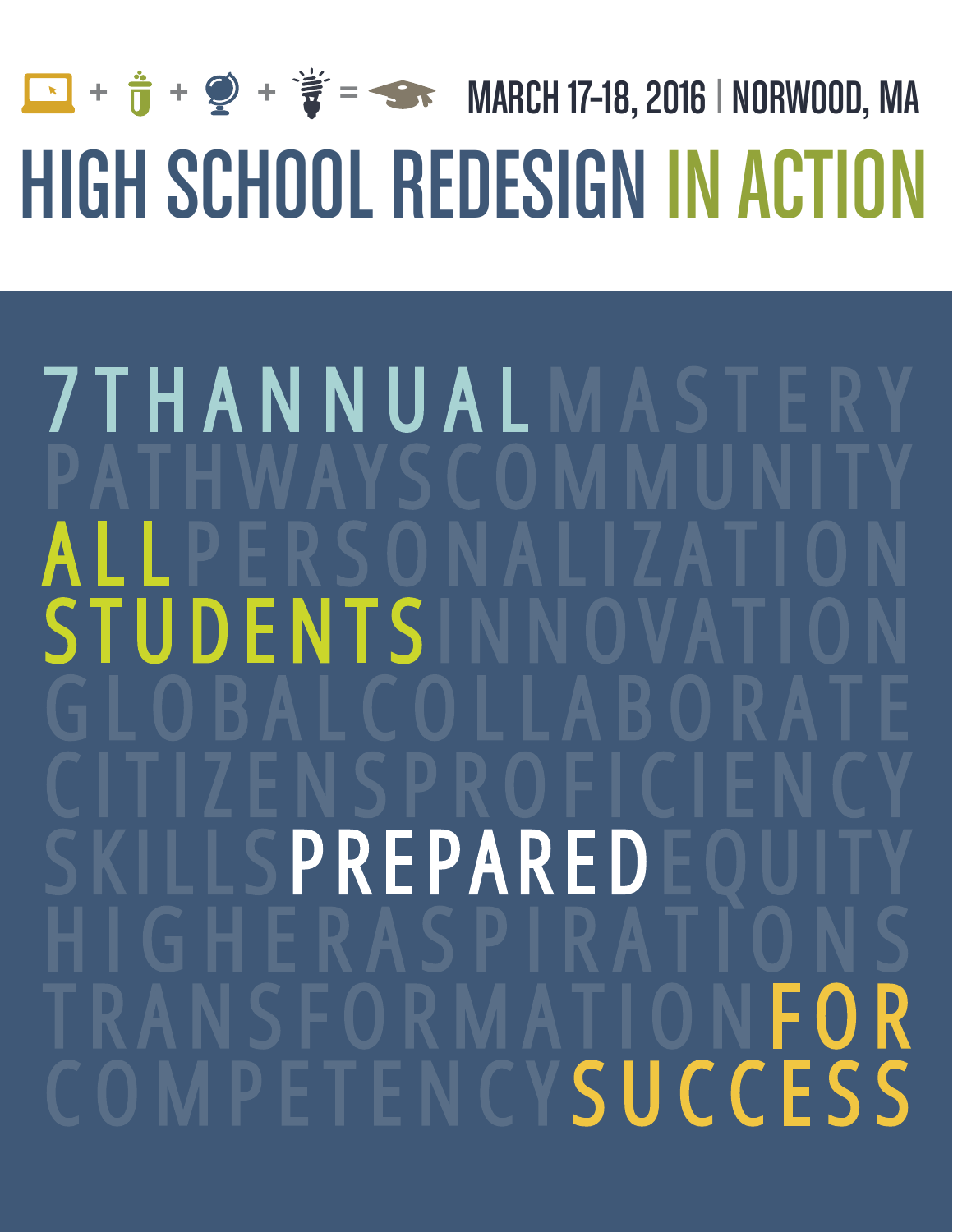# WELCOME

#### Dear Colleagues,

Over the last five years, the high school graduation rate across the New England Secondary School Consortium states has risen 7 percentage points, an increase that equates to more than 22,000 additional students earning a high school diploma than would have been expected at the 2009 graduation rate. Last year alone, over 6,700 more students received a high school diploma than the 2009 rate would have predicted.

We are in the midst of several significant changes. We've personalized learning through the implementation of proficiency-based education and the development of flexible student learning pathways. It's not the first time that we've all tackled changing our system at scale, but it is one of the rare times when so many schools and districts are headed in the same direction, and the NESSC's Global Best Practices remains one of the best descriptions and most useful tools clarifying characteristics of this effort.

NESSC state agencies of education have played a pivotal role, leading the charge to ensure the development and passage of state-level policy that supports and leverages these changes. Our State Education Agency colleagues have further developed direct support structures by simultaneously implementing state-level strategies and collaborating in the development of the League of Innovative Schools. Hard-working educators are not hanging out on the end of a thin limb on their own, but rather are working in a favorable policy climate with state support to rethink learning in support of each student.

Parents and community members are joining this effort, urging data collection beyond standardized test scores, understanding the value of performance assessment, and realizing the need for quality learning to ensure energized and fruitful future lives. Colleges and universities have demonstrated their commitment, both by starting to implement proficiency programs of their own and by signing pledges of support for admissions processes from students who submit proficiency-based transcripts.

All of this has little value if nothing changes for students. Even as learning standards become more rigorous and assessment practices become more reliable, more students are graduating from our high schools (up seven percentage points), more students are enrolling in college (up slightly, even as more students are graduating), and the socioeconomic disparities are narrowing (as illustrated by a gap decrease of four percentage points in the high school graduation rate).

This tremendous success, however, should not blind us to several troubling data points. Far too many students are still forced to enroll in remedial courses upon matriculation in college. Economically disadvantaged students graduate high school at a rate of 16 percentage points lower than their advantaged peers. And, while our college enrollment rate is increasing, it is doing so at a rate that remains too slow.

Nevertheless, we live at a time when changing the lives of students is not only imaginable, but truly achievable. More students are engaging in self-designed learning activities, undertaking internships, enrolling in early college courses, and learning more deeply than was expected in the past. With the talent of our educators, the dedication of students and parents, and the strong support from our state agencies and legislatures, New England is powerfully poised to better educate every student, equitably and rigorously—more so than ever before.

I look forward to continuing this incredible journey with all of you,

David J. Ruff

Executive Director, Great Schools Partnership













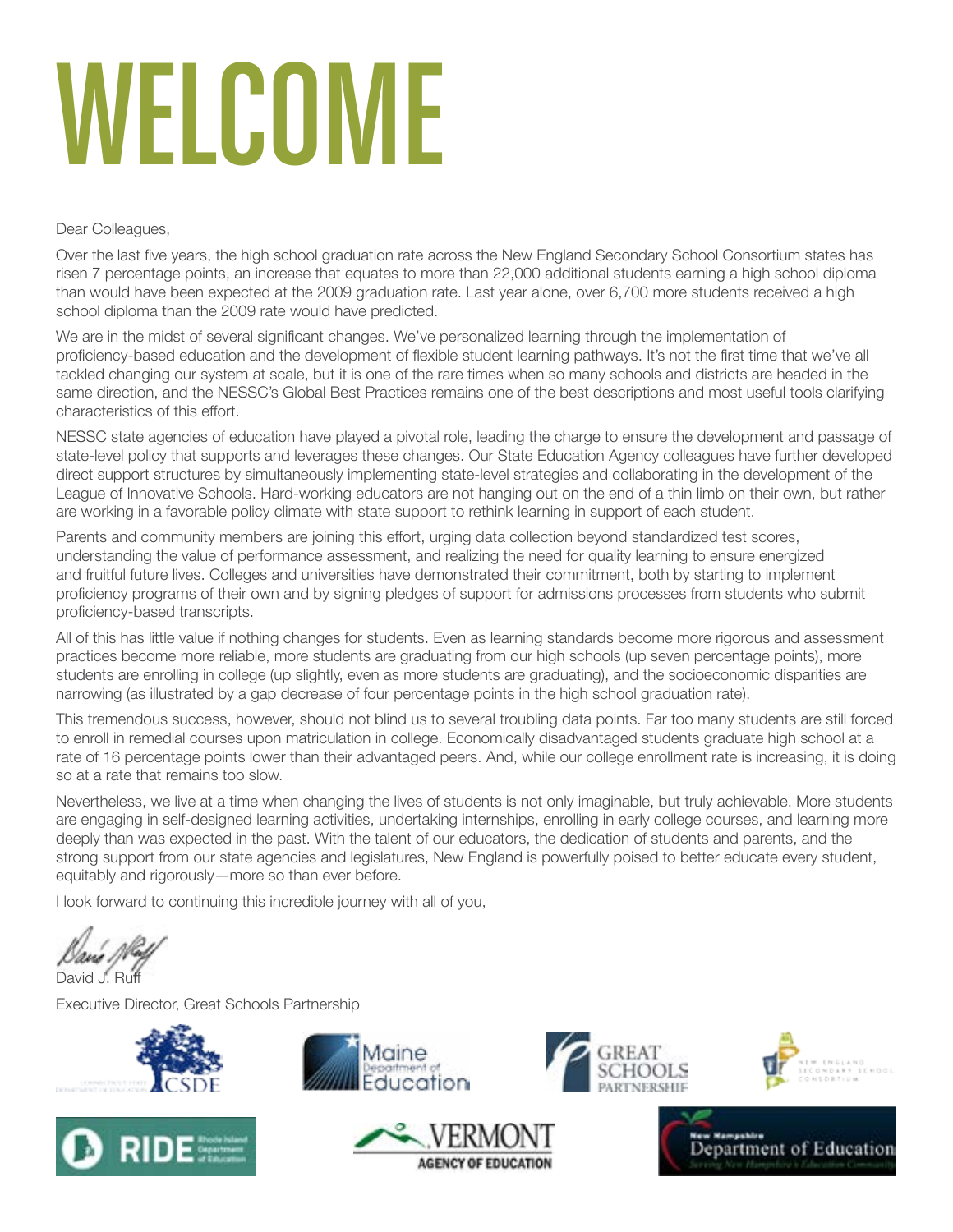

# AGENDA Thursday, March 17

| $8:00$ a.m.  | <b>Registration</b> (Foyer)                                         |
|--------------|---------------------------------------------------------------------|
| $9:00$ a.m.  | <b>Pre-Conference Sessions</b> (Pre-Registration Required)          |
| $11:30$ a.m. | <b>Boxed Lunches Available (Foyer)</b>                              |
| 1:00 p.m.    | <b>Opening Plenary Session (Tiffany Ballroom)</b>                   |
| 2:15 p.m.    | <b>Concurrent Sessions: Round 1 (12 Sessions)</b>                   |
|              | 1st Floor Meeting Rooms: 102, 103, 104, 105/106, 107/108, 113       |
|              | 2nd Floor Meeting Rooms: 201, 202, 203, 204, 205/206, 208/209       |
| $3:30$ p.m.  | <b>Break</b> (Break Stations)                                       |
| $3:45$ p.m.  | $\overline{2}$<br><b>Concurrent Sessions: Round 2 (12 Sessions)</b> |
|              | 1st Floor Meeting Rooms: 102, 103, 104, 105/106, 107/108, 113       |
|              | 2nd Floor Meeting Rooms: 201, 202, 203, 204, 205/206, 208/209       |
| $5:00$ p.m.  | Hors d'oeuvres and Networking (Foyer)                               |
| 6:30 p.m.    | <b>Dinner</b> (On Your Own)                                         |
|              |                                                                     |

## Friday, March 18

| 7:00 a.m.  | <b>Continental Breakfast (Ballroom Terrace + Foyer)</b>                                  |
|------------|------------------------------------------------------------------------------------------|
| 8:00 a.m.  | <b>Friday Morning Plenary Session (Tiffany Ballroom)</b>                                 |
| 9:15 a.m.  | <b>Concurrent Sessions: Round 3 (12 Sessions)</b>                                        |
|            | 1st Floor Meeting Rooms: 102, 103, 104, 105/106, 107/108, 113                            |
|            | 2nd Floor Meeting Rooms: 201, 202, 203, 204, 205/206, 208/209                            |
| 10:30 a.m. | <b>Break</b> (Break Stations)                                                            |
| 10:45 a.m. | 4<br><b>Concurrent Sessions: Round 4 (12 Sessions)</b>                                   |
|            | 1st Floor Meeting Rooms: 102, 103, 104, 105/106, 107/108, 113                            |
|            | 2nd Floor Meeting Rooms: 201, 202, 203, 204, 205/206, 208/209                            |
| 12:00 p.m. | <b>Lunch</b> (Locations: ME in Zachariah's, VT in Foyer, all others in Tiffany Ballroom) |
| 1:15 p.m.  | 5 <sup>1</sup><br><b>Concurrent Sessions: Round 5 (9 Sessions)</b>                       |
|            | 1st Floor Meeting Rooms: 102, 103, 104, 105/106, 107/108                                 |
|            | 2nd Floor Meeting Rooms: 201, 202, 203, 204                                              |
| 2:30 p.m.  | <b>Adjournment</b> (No Closing Cermony)                                                  |
|            |                                                                                          |

We value your feedback. Please take a moment at the end of the conference to complete this brief evaluation.

## **newenglandssc.org/conference/evaluation**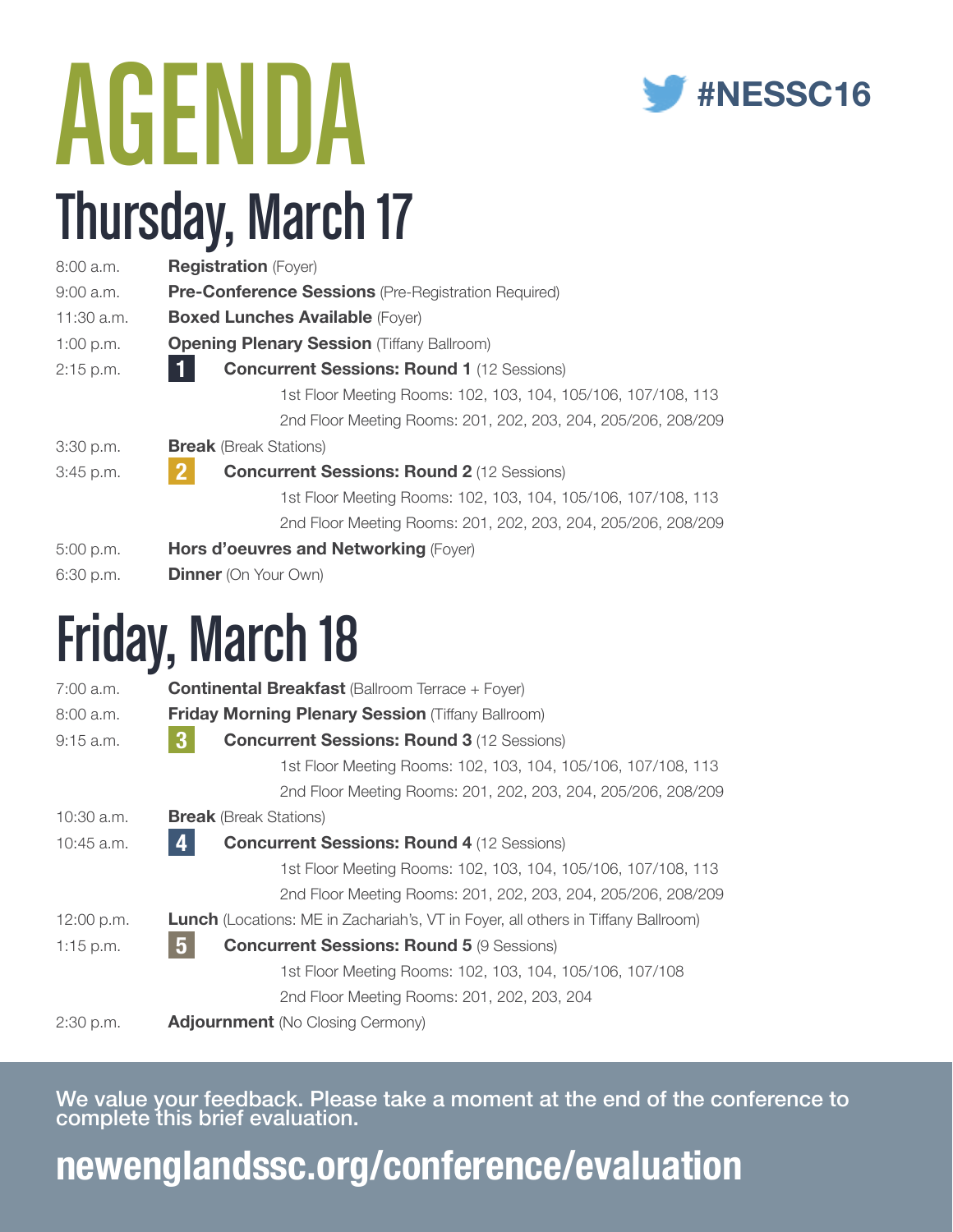## Pre-Conference Sessions

#### **Assessing Learning in a Proficiency-Based System**

#### **Implementation level:** *Developing*

In implementing proficiency-based learning systems, many educators have identified a need to develop assessments that accurately measure student learning, promote personalization, and deliver trustworthy data. This session will clarify the critical elements of assessment design and provide participants with opportunities to apply their learning through a series of protocols, reflection, and design. We will illustrate how this model can be applied to different content areas and tasks. Building upon the design parameters and process for assessments, we will also introduce a process that will enable teachers to calibrate scoring, refine tasks, and collectively reflect on the results to support consistent feedback to students and the creation of opportunities for deeper learning.

**Presenters:** Jon Ingram (senior associate, Great Schools Partnership), Mark Kostin (associate director, Great Schools Partnership), Andi Summers (senior associate, Great Schools Partnership), Ken Templeton (senior associate, Great Schools Partnership)

#### **Extreme Differentiation in the Personalized-Learning Math Classroom: Instruction and Assessment**

#### **Implementation level:** *Performing*

Tailoring instruction to meet each student's specific needs is an essential aspect of personalized learning. Differentiated instruction—a practice many expert teachers have employed for years—is one way to accomplish this.

In this session, participants will learn techniques to differentiate in the math classroom, first by experiencing learning as a student and then reflecting alongside fellow participants. Participants will be led through a unit design process that will also provide an opportunity to try out the activities from a student's point of view.

A portion of this design process includes the development of more challenging, open-ended assessment tasks aligned to school graduation standards that encompass the Common Core Mathematical Practices. Participants will complete an assignment and experience the possibilities for differentiation as they work authentically with the same problem. Participants will also have the opportunity to examine student work on this same problem and discuss the variety of ways that students can show success.

**Presenter:** Dawn Crane (teacher, Francis W. Parker Charter Essential School)

#### **Implementing Proficiency-Based Learning in your District**

#### **Implementation level:** *Initiating*

In this session, school coaches from the Great Schools Partnership will share a comprehensive approach to developing a multi-year district plan for implementing proficiency-based learning. Participants will leave with a stronger understanding of the components of district-wide implementation and a set of resources, including a district self-assessment and planning tool. The resources are designed to guide a district leadership team through a thoughtfully staged process that will result in a concrete plan of action, building upon the district's existing assets in the areas of policy, practice, and community engagement. This session will focus on the particular role leaders must play in implementation, especially in districts with two or more high schools.

While the session will help districts that are just beginning their work, the resources and strategies will also be beneficial to districts already transitioning to a proficiency-based system.

**Presenters:** Tony Burks (senior associate, Great Schools Partnership), Mary Hastings (senior associate, Great Schools Partnership), Katie Thompson (senior associate, Great Schools Partnership)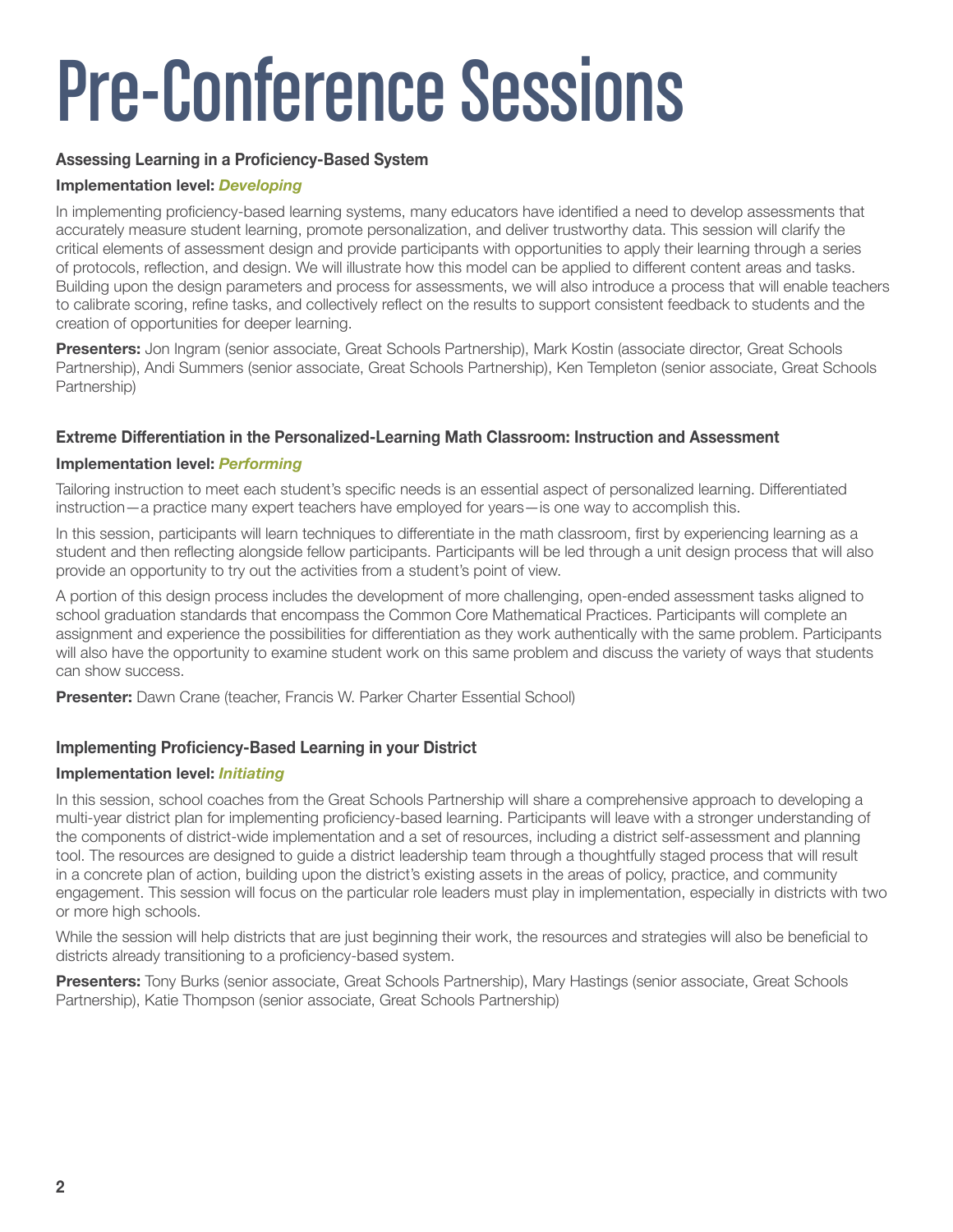#### **Inclusive Conversations: The Nuts and Bolts of Designing and Facilitating Public Dialogues that Bridge Divides and Unite School Communities**

#### **Implementation level:** *Initiating*

Public schools benefit everyone in a community—from the youngest resident to the oldest. And there is perhaps no more important role for a community than ensuring its youngest members are supported, educated, and prepared for adult life. As civic institutions, schools work best when they have the support of their communities, when they model democratic practices, and when they give students, families, and community members opportunities to be involved and be heard.

In this session, participants will learn how to structure and facilitate constructive public conversations about educational issues, including practical strategies for establishing ground rules, ensuring that diverse voices are represented, framing questions and discussions, navigating differing viewpoints and values, and following up in ways that let community members know their voices have been heard and acted upon. Representatives from New Hampshire Listens will also model and facilitate a dialogue activity for participants, while a team from Portland Empowered will share the story of how it worked with new American families to develop a "Parent and Family Engagement Manifesto" and the challenges inherent in designing inclusive conversations that can overcome institutional, cultural, and linguistic divides.

Housed at the Carsey School of Public Policy at the University of New Hampshire, New Hampshire Listens has helped districts, schools, and communities design and facilitate hundreds of community conversations that bring together diverse voices to solve challenging public problems. Coordinated by the Cutler Institute for Health and Social Policy at the University of Southern Maine's Muskie School of Public Service, Portland Empowered works to inform and influence the future of education in Portland, Maine, by mobilizing parents, families, and students who are often left out of decision-making, including low-income and immigrant families, and by building the skills and capacity of students to lead educational innovation in their schools.

**Presenters:** Pious Ali (Portland Empowered), Michele Holt-Shannon (New Hampshire Listens), Bruce Mallory (New Hampshire Listens), Emily Thielmann (Portland Empowered), Portland Parent

#### **Proficiency-Based Learning Simplified**

#### **Implementation level:** *Initiating*

In this workshop, participants will learn about the fundamental components of an effective proficiency-based teaching and learning system, learn about an array of resources that can support their work, and identify entry points for transitioning to proficiency-based learning.

**Presenters:** Craig Kesselheim (senior associate, Great Schools Partnership), Dan Liebert (senior associate, Great Schools Partnership)

#### **League of Innovative Schools Networking Meeting**

This meeting is for current League members only. In this meeting, members will participate in ongoing professional learning group activities to deepen their collective understanding about the League's work to personalize learning. Participants will also preview and engage with the soon-to-be-released second edition of the *Global Best Practices*.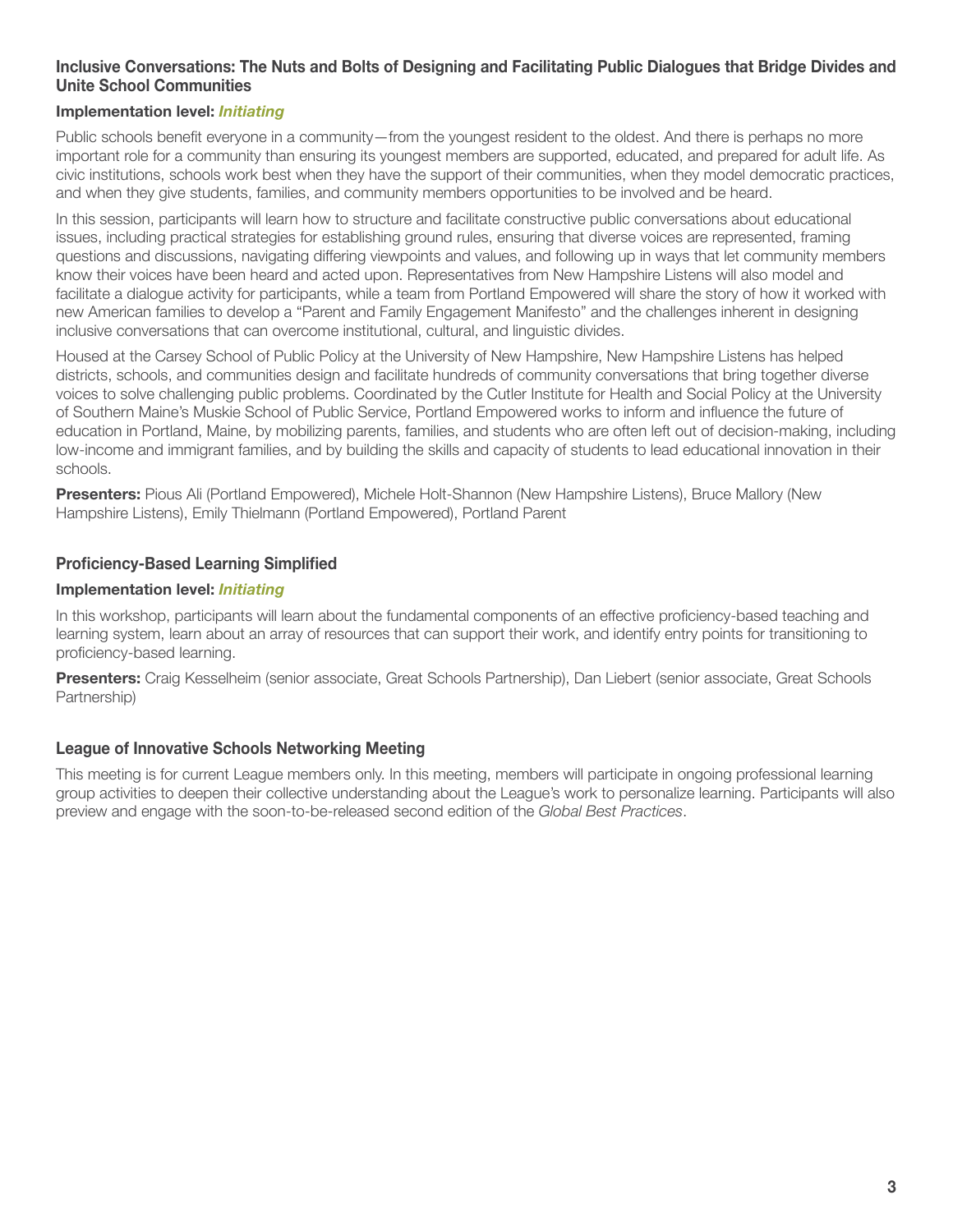## Plenary Sessions

#### **Thursday, March 17, 1:00 p.m. How
 Can 
We 
Ensure 
Personalized 
Learning 
is 
Equitable?**

As more schools embrace personalized learning models as promising ways to engage students, we must guard against the danger of personalizing standards in the process. Ensuring that all students graduate college- and career-ready is one of the equity challenges we must address head on. How might we work to ensure our personalized learning system is designed in a way that begins with the belief that all students can reach the learning expectations that our communities have articulated are essential for success beyond high school graduation? What does it mean to be a school that places equity front and center in their personalized learning system?

**Presenters:** Great Schools Partnership Staff

#### **Friday, March 18, 8:00 a.m. Voices from the Field: Teachers and the Shifts that (Must) Happen when Personalizing Learning**

Personalizing learning is easier said than done. Identifying the essential knowledge and skills necessary for success and developing systems and structures to support students and teachers to accomplish it are the easy parts. Preparing for and supporting the professional growth and learning of teachers as they navigate the shifts in approaches to instruction, assessment, and related support to students is much more challenging—and critical. During this session, teachers from the Consortium's League of Innovative Schools will share powerful and inspiring stories about the ways their schools' personalized-learning efforts have supported their own growth, the power of collaboration, and the importance of an authentic learning community.

**Presenters:** Teachers from NESSC's League of Innovative Schools

# 2016 NESSC Champions

The New England Secondary School Consortium is pleased to acknowledge the unwavering effort and support exhibited by our 2016 NESSC Champions. The following individuals have made significant contributions toward the fulfillment of the goals, objectives, and strategies of the NESSC through unique efforts to promote and implement changes in instructional practice, to support passage of key policy, and to enhance public engagement in education. They have championed the ideals of the NESSC to ensure high-quality, equitable learning for all students, and have influenced all of us in this process.

## **Regional**



**Nicholas Donohue** is the President and CEO of the Nellie Mae Education Foundation. As the leader of New England's largest public charity devoted solely to education, Nick heads efforts to reshape New England's public education systems to be more equitable and more effective for all learners.

Previously, Nick was a Special Master at Hope High School in Providence, where he oversaw implementation of the Rhode Island Commissioner of Education's order to reconstitute the school. Before Hope High School, Mr. Donohue was also Commissioner of Education in New Hampshire.

As a sought-after thought leader in education transformation, Nick has worked tirelessly to promote equitable learning opportunities and close the achievement gap. Throughout his career, Nick has championed innovative approaches to expand access to high-quality learning opportunities for all students, especially for those who are underserved. His leadership in education reform continues to challenge traditional notions of schooling to respond to our changing world and prepare all learners to contribute to a thriving democracy.

In 2015, Nick was named as one of the "50 People Shaping the Future of K-12 Education" by Getting Smart, a mission-driven organization and online community focused on accelerating and amplifying innovations in teaching and learning. Nick serves on the Boards of Directors for the International Association of K-12 Online Learning (iNACOL) and Grantmakers for Education. **<sup>4</sup>**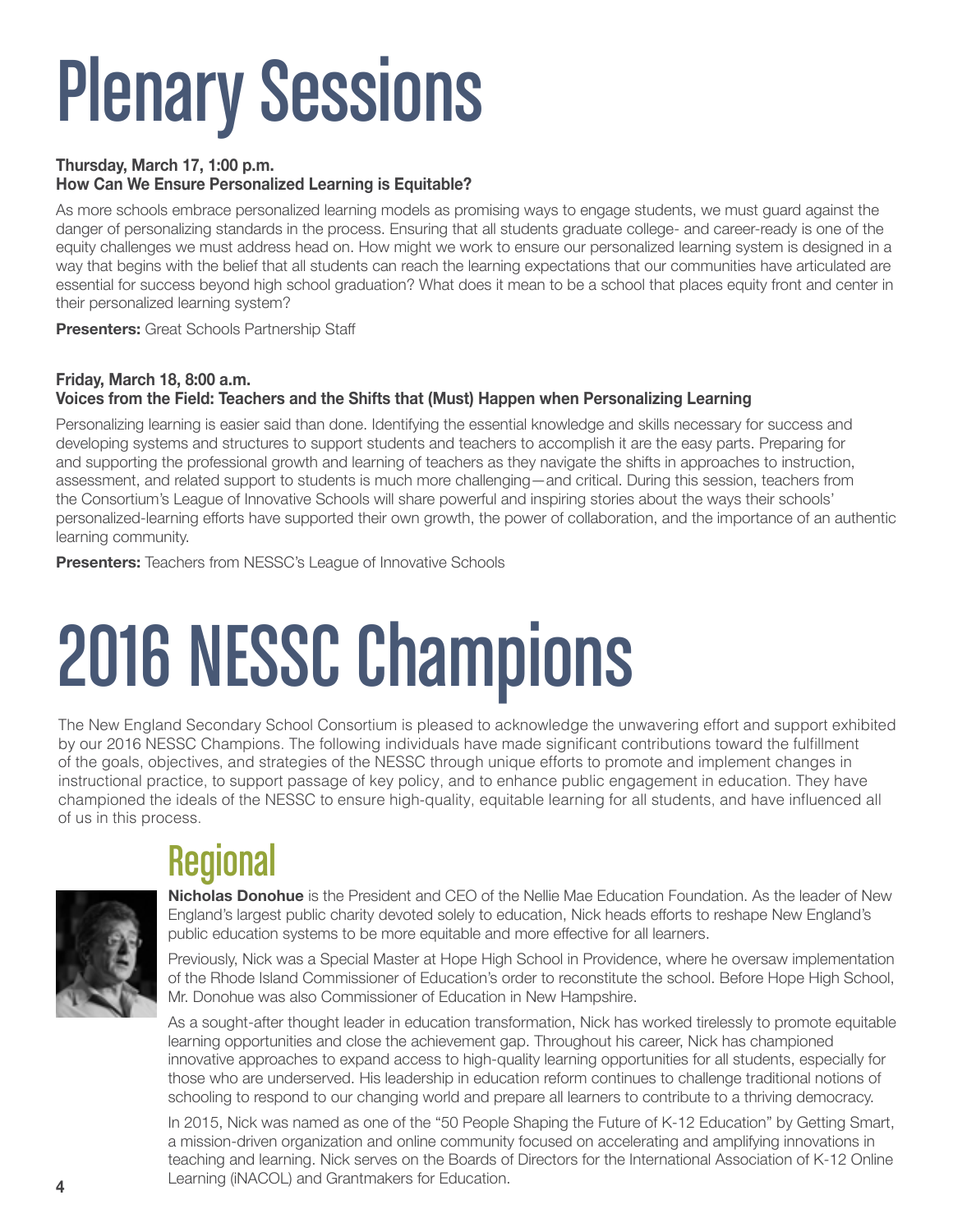## **Connecticut**



**Allan Taylor** has been a volunteer participant in education governance for nearly three decades. He became involved as a local education leader in 1989, when concerns about the quality of the Hartford Public Schools, which both of his daughters attended, moved him to run for a four-year term on the city's Board of Education. During those years, he served as budget chair, vice president, and president of the board. He also served as a board member for the Connecticut Association of Boards of Education and as the chair of the Advisory Committee for Connecticut's Strategic School Profiles.

In August 1994, Governor Weicker appointed Mr. Taylor to fill an unexpired term on the State Board of Education. He was subsequently appointed for full four-year terms by Governors Rowland (twice), Rell (twice), and Malloy. He was named chairman of the State Board in 2005, and has held the position since then. In 2011, he served as president of the National Association of State Boards of Education, and he is currently in his third term as a member of that organization's board of directors.

Mr. Taylor is a graduate of the North Haven, Connecticut, public schools; Harvard College; Harvard Law School; and the Kennedy School of Government at Harvard. Before his career at a large law firm in Hartford, he served as a judicial law clerk to Judge J. Skelly Wright at the U.S. Court of Appeals for the District of Columbia Circuit and to Justice Thurgood Marshall at the Supreme Court.

## **Maine**



**Christine Hesler** is the director of curriculum, instruction, and assessment for the Regional School Unit (RSU) 14 in Maine, which serves the communities of Windham and Raymond. Before joining the RSU 14 team in 2012, she taught fourth and fifth grade and served as assistant curriculum director in Maine School Administrative District 6.

A graduate of the University of Southern Maine and Saint Joseph's College, Christine continues to share her twenty-six years of experience in curriculum and instructional practice with undergraduate students at her alma maters. Christine serves on the board of directors for the Maine Curriculum Leaders' Association representing Cumberland County. She has presented on RSU 14's proficiency-based learning system at a variety of conferences and schools across Maine, including the Western Maine Education Collaborative and the Maine Curriculum Leaders' Association fall conference.

Christine resides in southern Maine with her husband and two daughters. She is an avid runner and enjoys the Maine outdoors.



**Chris Howell** is the principal of Windham High School in Windham, Maine. In addition to his five-year tenure as high school principal, Chris has served the communities of Windham and Raymond in a variety of roles during his twenty years in the district, including as a biology teacher, assistant principal of Windham Middle School, principal of Manchester Elementary School, and director of curriculum, instruction, and assessment for Regional School Unit 14.

Chris currently serves on the board of Jobs for Maine's Graduates and on the advisory board for the School of Education and Human Development at the University of Southern Maine. At the state level, Chris has served as a president and long-time board member for the Maine Curriculum Leaders' Association. Chris also has served on several advisory councils for the Maine Department of Education, including the lead team for Next Generation Science Standards and the Commissioner's review committee for Common Core.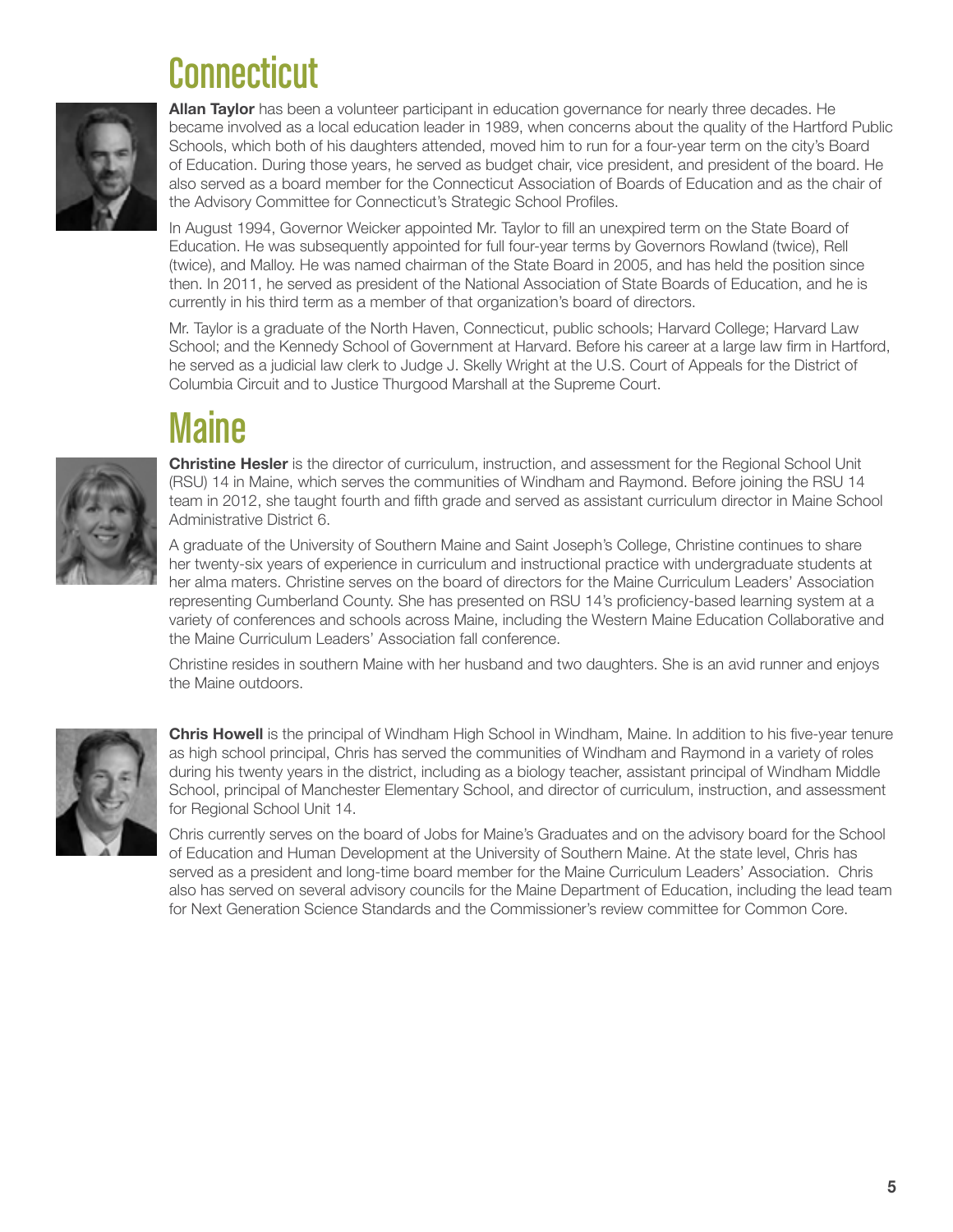## New Hampshire



**Dr. Mark V. Joyce** is now completing his 44th year as an educator. Mark has taught students in grades 7–12 and at the graduate school level, and has served as both a secondary and elementary school principal and an assistant superintendent of schools in New Hampshire. Mark has also been a superintendent of schools in both New Hampshire and Maine.

Mark earned his BA from Niagara University and a teaching certification and Masters in Education, specializing in Educational Administration, from the University of New Hampshire. In 1986, he earned his Doctorate in Education from Boston College, graduating with highest distinction, and specializing in leadership, curriculum, and instruction.

Dr. Joyce has served for the last twenty years as the executive director of the New Hampshire School Administrators Association, a private nonprofit organization that represents all school system administrators in New Hampshire and advocates on behalf of all children and public education. In addition, Mark is a frequent speaker and consultant to businesses and organizations on the topics of education, leadership, and communication. Mark resides in Newington, New Hampshire.

## Rhode Island



**Dr. Sharon K. Lee** recently retired from her position as the director of the office of multiple pathways at the Rhode Island Department of Education (RIDE). Dr. Lee's responsibilities at RIDE included supervision of adult basic education and general education development (GED), career and technical education, secondary education, Rhode Island graduation requirements, and virtual learning education. The focus of her work, at both the state and regional levels, was the development of a high-leverage policy framework and associated implementation strategies to provide all learners with access to high-quality personalized-learning environments to ensure college and career readiness.

Dr. Lee often reflects that—as an educator, researcher, and lifelong learner—the most enjoyable aspect of her career has been the opportunity to collaborate with and learn from so many educators and leaders passionate about improving education with students at the center.

## Vermont



**Helen Beattie** is the executive director and founder of Vermont-based UP for Learning (Unleashing the Power of Partnership for Learning) and co-founder of Youth and Adults Transforming Schools Together (YATST). As a licensed school psychologist and educational consultant, she specializes in strategies to build school cultures in which youth are both engaged and empowered as learners and change agents. Action research is often central to her efforts. She has co-authored a statewide student leadership curriculum, "Our Voices: Our Community," and has implemented a project-based middle and high school curriculum titled "Lights, Camera…Leadership!"

Eight years ago, in partnership with the Agency of Education, Helen developed "Getting to Y: Youth Bring Meaning to the Youth Risk Behavior Survey," that has been implemented in 58 schools in Vermont and replicated in New Mexico. Currently, UP for Learning, in partnership with the Agency of Education and Vermont School Boards Association, is helping build understanding and support for educational change in Vermont. The "Communicating School Redesign" initiative builds the capacity of high school youth and adult teams to develop and implement research-based communications campaigns. This is complemented by state-wide strategies, including a Vermont website (shapingourfuturetogether.org,). This summer, the organization is hosting an international seminar of researchers, practitioners and students to systematically amplify the concept of youth-adult partnership through both academic and field-based means.

Helen holds a Master's in Public Health from Boston University and a Doctorate in Education from the University of Massachusetts. She is also a graduate of the Vermont Snelling Center for Educational Leadership.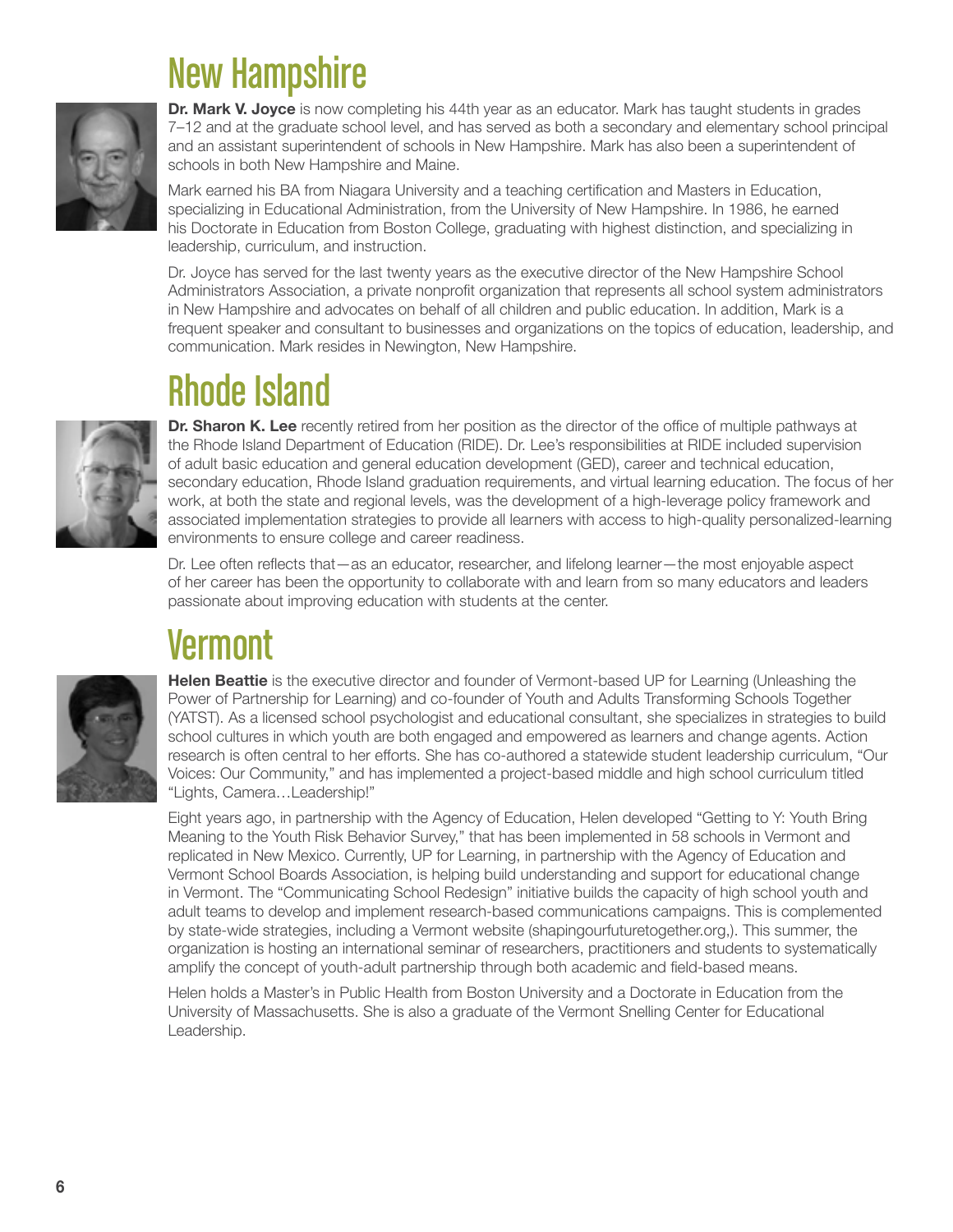## Concurrent Sessions

#### **Implementation Level**

Using the terminology from *Global Best Practices*, we have designated each conference session with one of three levels of strategy implementation: initiating, developing, or performing. These designations are by no means an indication of the quality of work being showcased, but rather are intended to provide participants with insight into where each presenting team is on the continuum of long-term implementation. It is our hope that this information will inform each participant's construction of their personalized agenda, thereby facilitating a more meaningful conference experience.

**Initiating:** Sessions listed with this designation describe efforts typically characteristic of schools or districts at the beginning stages of their personalized-learning work.

*Developing:* Sessions listed with this designation describe efforts typically characteristic of schools or districts that have begun to enter the implementation phase of their work.

**Performing:** Sessions listed with this designation describe efforts typically characteristic of schools or districts that have implemented their personalized-learning work and are focused on reflection and ongoing refinement.

## 1 Thursday, March 17 2:15-3:30 p.m.

### **102 The Struggle is Real! Supporting High School Teachers and Departments to Put PBL into Action**  *Burlington High School, Burlington, VT* **3 Implementation level:** *Initiating*

Transitioning to proficiency-based learning (PBL) may seem straightforward on paper, but getting there is hard!

In this workshop, presenters will share concrete tools, strategies, and examples that schools can use to build teacher capacity for implementing PBL in their classrooms and developing meaningful and usable graduation standards as teams. From a program that enables "early adopters" to build capacity in their colleagues, to in-house coaching and professional learning approaches, to templates that facilitate teachers' development of proficiencies and their associated learning activities and assessments—this hands-on workshop will provide practical resources that participants can take back to their own schools. Presenters will describe their assets-based approach to helping teacher teams build on what they are already doing while shifting to proficiency-based content-area standards that emphasize transferable skills aligned with the Common Core and Next Generation Science Standards (NGSS).

Participants will have a chance to try out and discuss some of these tools, and will walk away with access to all of the materials shared.

## **103 Formative Assessment and Teacher Feedback: What You Need to Know**

#### *Nokomis Regional High School, Newport, ME* **2** **Implementation level:** *Developing*

In *Visible Learning for Teachers*—which is based on a study of more than 900 meta-analyses representing well over 50,000 research articles and 240 million students—John Hattie describes what students want more than anything else in feedback they receive from teachers: they want to know how to improve their work so they can do better next time. Although many teachers incorporate formative assessment into their practice, these assessments don't always give students the detailed feedback they want and need, and teachers don't always use formative information to modify instruction. In this session, participants will explore the three elements that can increase the effectiveness of formative assessments: (1) using learning targets well, (2) giving valuable feedback, and (3) creating opportunities for re-teaching, interventions, and support in both classroom and school-wide practice.

In this session, participants will learn about a variety of structures and practices they can use to help students improve their work, strengthen their skills, and accelerate their learning.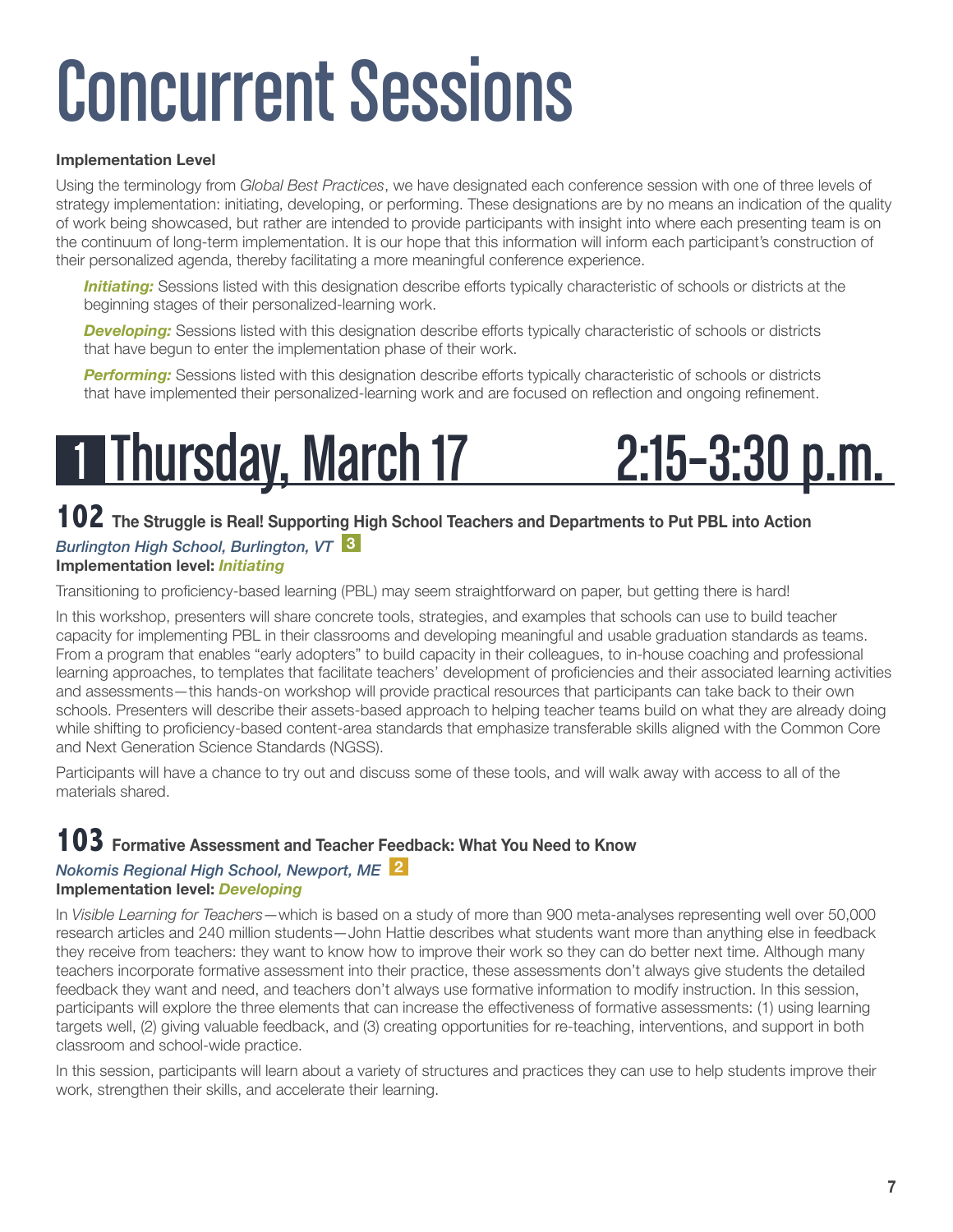### **104 Expanding Learning Opportunities with and for Urban High School Students** *Woonsocket High School, Woonsocket, RI | Riverzedge Arts, Woonsocket, RI* **2**

## **Implementation level:** *Developing*

Expanded Learning Opportunities (ELO) Woonsocket is an upstart school-community partnership that empowers students to become leaders in learning through the creation and completion of credit-bearing projects, off-site, during out-of-school hours.

Last year, presenters shared the story of how ELO Woonsocket came about. They shared the journey of how a small, local arts program became the force behind the design, implementation, and management of a multiple-pathway program at their city's high school.

This year, presenters will go deeper into the technical and pedagogical dimensions of ELO Woonsocket, including structure, methods, and assessment, as well as their students' qualitative and quantitative outcomes as compared to district averages.

Schools or districts interested in implementing cutting-edge proficiency-based and student-centered learning strategies will leave this workshop with an ELO toolkit and exercises that allow for rapid progression through the startup process.

## **105/106 Authentic Learning in a Proficiency-Based High School**

#### *Windham High School, Windham, ME* **3 Implementation level:** *Developing*

The flexibility resulting from the shift to a proficiency-based system provides opportunities to personalize learning and support engagement in authentic learning. The power of such learning is even greater when this learning extends to the community and results in place-based learning.

In this session, participants will hear the story of a teacher and his students who redesigned a traditional unit in science. Presenters will share how Windham High School staff and students collaborated with community partners to create a published book called *Discovering Water.* They will discuss how students who engaged in this project considered the learning expectations, chose to create a scientific text, and had a voice in the product and design of the publication currently being used in all grade-six classrooms located in the Sebago Watershed in Maine.

Participants in the session will see from start to finish the process of collaboratively creating this scientific text and hear about the next phase of the publication in iBook form. Presenters will also share their ideas about how to extend authentic opportunities and how to provide evidence of learning in a system that graduates students with proficiency-based diplomas.

### **107/108 Liberating Learning through ELOs: Providing Authentic Demonstrations of Learning through School and Community Contexts**

#### *Winnacunnet High School, Hampton, NH* **4 Implementation level:** *Performing*

In this session, you will learn how Winnacunnet High School (WHS) is liberating learning through the implementation of Extended Learning Opportunities (ELO). ELOs are learning experiences that break free of the traditional school structure and allow students to participate in personalized learning experiences that are authentic demonstrations of learning through school and community contexts.

This session will describe WHS's ELO Program structure and implementation, including establishing an ELO Committee, developing a professional development and information system for school personnel, risk mitigation, teacher compensation, and the process of setting up the rigorous, valid, and authentic components of an individual ELO experience.

## **113 Expanding the PLC: How Schoolwide Action Research Can Improve Instruction**

### *Bacon Academy, Colchester, CT* **5**

### **Implementation level:** *Developing*

Current research suggests that high-functioning professional learning communities (PLCs) have a positive impact on student learning. At Bacon Academy, we identified the need to broaden the notion of a professional learning community to incorporate not just a team of teachers, but the entire faculty.

In 2014, the school established an action research team called the Teacher Learning Community to take on the development of a school-wide professional learning community. Presenters will share the process that the team used to surface teachers' needs, including surveys for teachers and students, interviews, and classroom observations.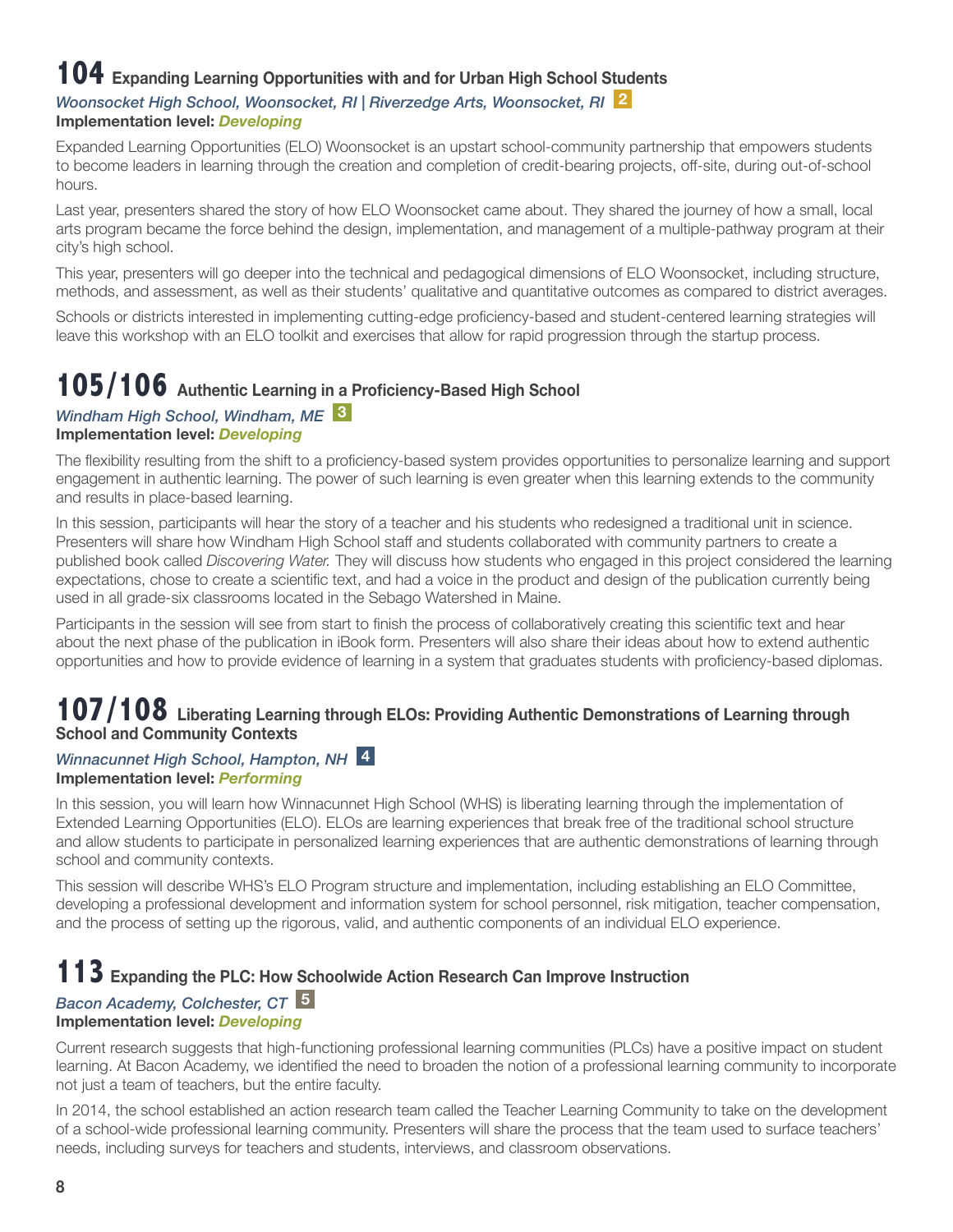Through this session, participants will gain an understanding of how to function as a school-wide PLC that can help teachers access research-based strategies to improve instruction. Participants will learn about Bacon Academy's working model for how to conduct action research in their schools and will leave with protocols to support the development of an action research team in their own schools.

## **201 A Call to Leadership: Harnessing the Power of Student Voice in Leading School Improvement**

#### *Harwood Union High School, Moretown, VT* **2 Implementation level:** *Initiating*

At Harwood Union High School, students are not only taking a proactive role in designing their own education and planning for future learning, but in serving as leaders in the school community responsible for creating the systems and structures necessary to ensure a personalized education is possible.

In this interactive session, administrators and teachers from Harwood Union will focus on the benefits of a shared leadership model in which adults and youth lead together. The presentation will provide the rationale for this type of shared leadership model and describe the practical elements as they relate to the implementation of personalized learning.

Participants will have the opportunity to construct a proposal or plan for instituting a distributed and shared leadership model inclusive of teachers and students in their school, and will leave with an understanding of the benefits of a distributed and shared leadership model inclusive of both teachers and students.

## **202 From Principles to Practice: Making Meaning of the Ten Principles of Proficiency-Based Learning**

#### *High School in the Community, New Haven, CT* **2 Implementation level:** *Developing*

Proficiency-based learning can take a wide variety of forms from state to state, school to school, and even classroom to classroom. And yet, certain beliefs and practices tend to be held in common across even diverse proficiency-based learning systems. To better define this shared pedagogical foundation upon which schools can build their proficiency-based learning work, the Great Schools Partnership created the "Ten Principles of Proficiency-Based Learning," which describes the features found in the most effective proficiency-based systems.

But what do these principles look like in the classroom? How do teachers make them meaningful for themselves, students, and colleagues?

In this workshop, participants will examine specific, purposefully implemented practices that various teachers use in their mastery classrooms to bring the ten principles to life. Through this exploration, participants will deepen their understanding of how these practices, when used purposefully, can have positive effects on student achievement. In small learning groups, participants will add to the presented collection of practices. They will be able to transport these concrete strategies back to their schools, with an understanding of how each supports at least one of the ten principles.

## **203 More Than Just Reading: Using Technology to Personalize Reading Activities in Content-Area Classes**

#### *Alan Shawn Feinstein Middle School, Coventry, RI* **3 Implementation level:** *Initiating*

The transition to blended learning can be overwhelming. But by using technology, teachers can effectively differentiate content-area reading lessons to support a variety of student learning styles and student choice.

In this session, presenters will guide participants through a sample lesson from the student's perspective, allowing participants to interact with the lesson while learning about the application's nuts and bolts.

Participants will leave with a teacher-tested game-plan for how to use free and low-cost applications to strengthen students' access to content-area text, especially ELL students, students with special needs, and accelerated learners.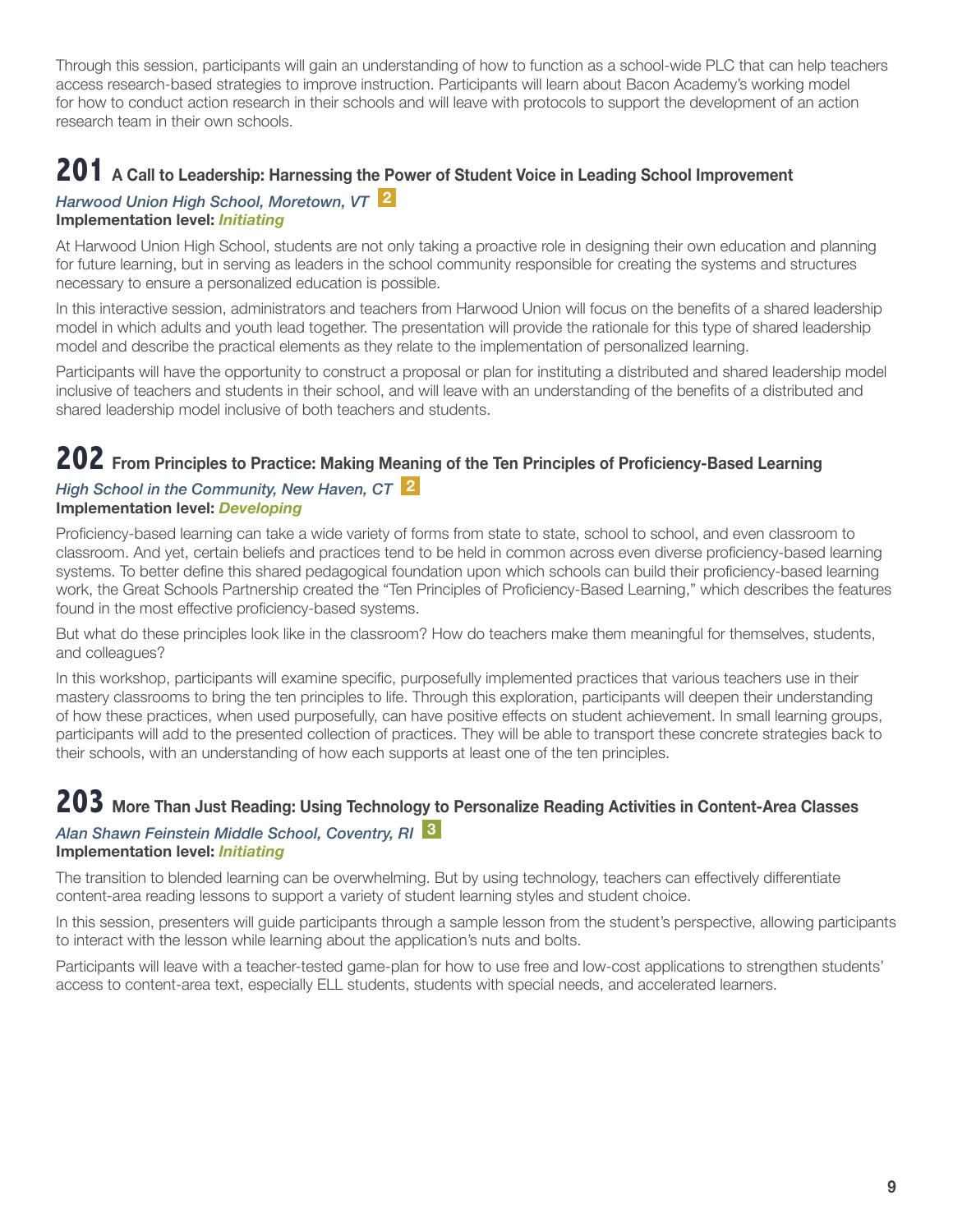## **204 Creating Competencies for Career Technical and Agricultural Education**

#### *Henry County Schools, McDonough, GA* **3 Implementation level:** *Initiating*

A competency-based learning model can lead to an array of authentic learning opportunities for students. When implemented in a Career Technical and Agricultural Education (CTAE) pathway, these opportunities involve solving real-world problems that require the integration of rigorous industry and content-area knowledge and skills.

In this session, presenters will discuss how they have ensured that CTAE courses in Henry County are aligned to industry and content-area standards and performance indicators. Presenters will also describe how they design assessments that require students to demonstrate their learning in novel, performance-based ways and how evidence of their learning in different settings is judged against common and clear scoring criteria.

Participants will learn how to develop and use common learning expectations and design CTAE learning pathways for grades 6–12 that maintain the intended level of rigor. They will share their learning with one another, recognize and honor the role CTAE plays in competency-based learning, and leave with their own ideas as well as the Henry County CTAE competencies.

## **205/206 Leveraging Advisory to Personalize Student Learning: From Learning Plans to Portfolios**

#### *Great Bay Charter School, Exeter, NH* **2 Implementation level:** *Developing*

This presentation will describe Great Bay Charter School's (GBCS) progress on the road toward personalized learning. GBCS is implementing its year-one action plan as a NextGen personalization project school and is committed to personalization, but like many schools, it is challenged by initiative overload. How can schools effectively link together components of their system of personalized learning to create cohesion—and results for students?

Presenters will discuss the current connections between GBCS's personalization initiatives, lessons learned so far, and likely next steps. The session will focus on the intersections between its faculty advisory program, writing across the curriculum program, recently implemented personalized learning plans, and evolving use of portfolios.

Participants will engage in a reflective exercise about the personalization of learning in their individual settings and consider both existing programs and potential barriers. They will develop an understanding of how GBCS's action plan has helped the school overcome barriers and strengthen the relationships among ongoing initiatives in order to work more efficiently.

## **208/209 The Promise of Proficiency-Based Education for Special Education Students**

#### *Regional School Unit 2, Hallowell, ME* **2 Implementation level:** *Developing*

Proficiency-based learning provides tremendous opportunity for students throughout the education system. This presentation will focus on the promise of proficiency-based learning for one group of learners in particular: those identified for special education services. Teachers in RSU 2 have found that the goals of proficiency-based education and special education are mutually supportive, and their special education students are benefitting from this synergy.

In this session, presenters will share their experiences implementing proficiency-based learning while meeting the needs of students identified for special education services. Focusing on effective instructional practices for proficiency-based learning in special education, they will describe a four-part implementation process: 1) understanding the standards, 2) using the taxonomy as a foundational learning tool for students, 3) identifying and implementing effective classroom practices that lead to increased student growth, and 4) developing individual education plans that are aligned with the standards. Ultimately, presenters will describe the ways in which the transition to proficiency-based learning has had a positive effect on their special education students' academic and functional growth, and how it has facilitated students' continued connections to and participation in the general education setting.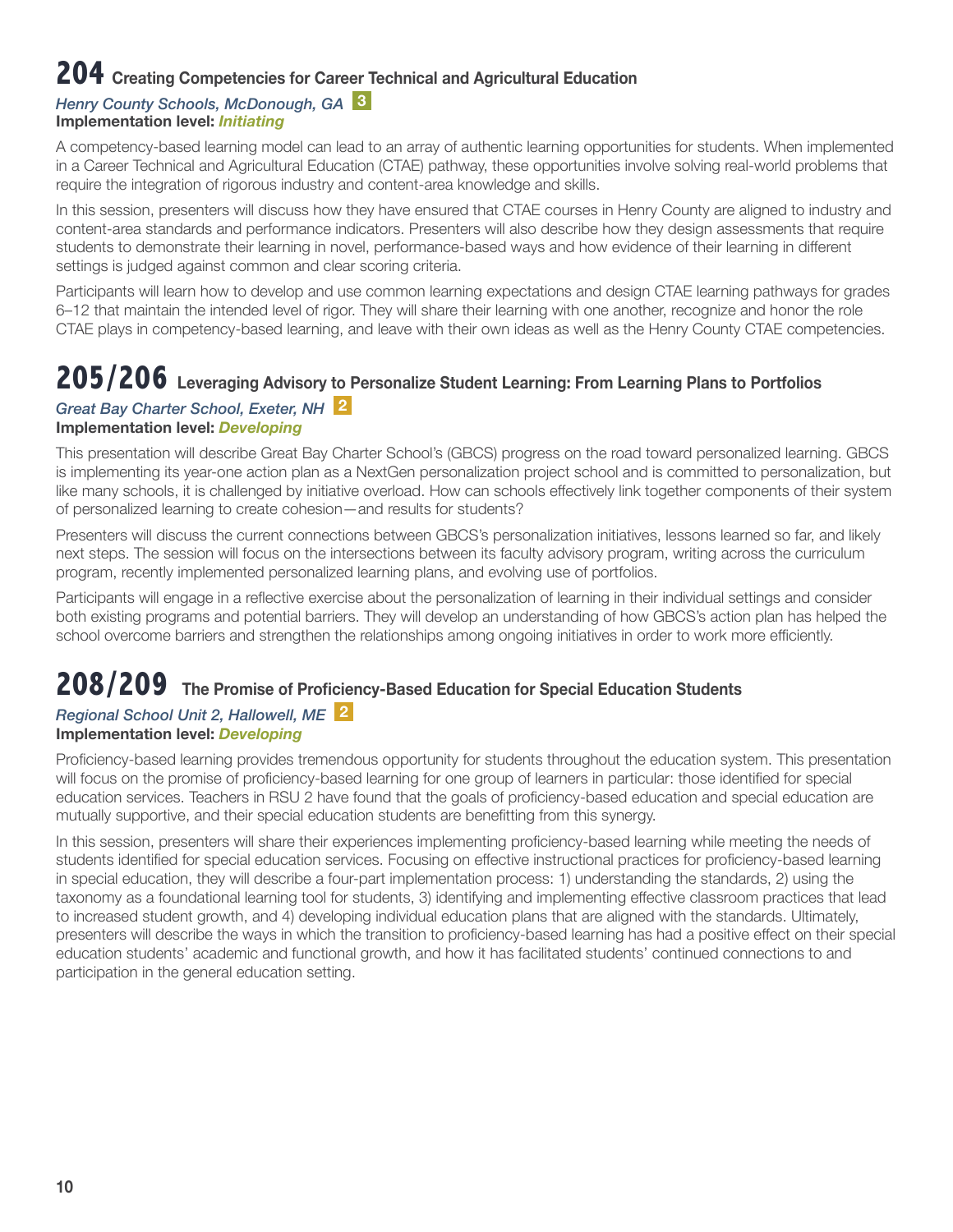## 2 Thursday, March 17 3:45-5:00 p.m.

## **102 Sustainable Systems for Student-Centered Education**

#### *Boston Day and Evening Academy, Roxbury, MA* **5 Implementation level:** *Performing*

Boston Day and Evening Academy (BDEA) runs a successful student-centered, competency-based high school for students who are at least two years behind grade level. Founded 20 years ago, BDEA continues to evolve its practice of competency-based education to include experiential and blended learning, and relies on comprehensive student support services to prepare students for a productive and satisfying life beyond graduation.

In this workshop, BDEA staff will share some of the systems—including a custom student information system—they have created to track students' social-emotional and academic progress, streamline communication, and collect data that increases efficiency and their capacity for reflection and personal accountability. The emphasis of this workshop will be on BDEA's design process, with a focus on the values of sustainability, usability of data, and the development of authentic interactions between staff and students.

Participants will explore the differences between competency-based and traditional models, consider their own school's systems for communicating about social-emotional issues and interventions, and examine BDEA's strategy for collecting and analyzing data to inform decision-making and reflect on our school's practices.

## **103 A Call to Leadership: Harnessing the Power of Student Voice in Leading School Improvement**

#### *Harwood Union High School, Moretown, VT* **1 Implementation level:** *Initiating*

At Harwood Union High School, students are not only taking a proactive role in designing their own education and planning for future learning, but in serving as leaders in the school community responsible for creating the systems and structures necessary to ensure a personalized education is possible.

In this interactive session, administrators and teachers from Harwood Union will focus on the benefits of a shared leadership model in which adults and youth lead together. The presentation will provide the rationale for this type of shared leadership model and describe the practical elements as they relate to the implementation of personalized learning.

Participants will have the opportunity to construct a proposal or plan for instituting a distributed and shared leadership model inclusive of teachers and students in their school, and will leave with an understanding of the benefits of a distributed and shared leadership model inclusive of both teachers and students.

## **104 The Promise of Proficiency-Based Education for Special Education Students**

### *Regional School Unit 2, Hallowell, ME* **1**

#### **Implementation level:** *Developing*

Proficiency-based learning provides tremendous opportunity for students throughout the education system. This presentation will focus on the promise of proficiency-based learning for one group of learners in particular: those identified for special education services. Teachers in RSU 2 have found that the goals of proficiency-based education and special education are mutually supportive, and their special education students are benefitting from this synergy.

In this session, presenters will share their experiences implementing proficiency-based learning while meeting the needs of students identified for special education services. Focusing on effective instructional practices for proficiency-based learning in special education, they will describe a four-part implementation process: 1) understanding the standards, 2) using the taxonomy as a foundational learning tool for students, 3) identifying and implementing effective classroom practices that lead to increased student growth, and 4) developing individual education plans that are aligned with the standards. Ultimately, presenters will describe the ways in which the transition to proficiency-based learning has had a positive effect on their special education students' academic and functional growth, and how it has facilitated students' continued connections to and participation in the general education setting.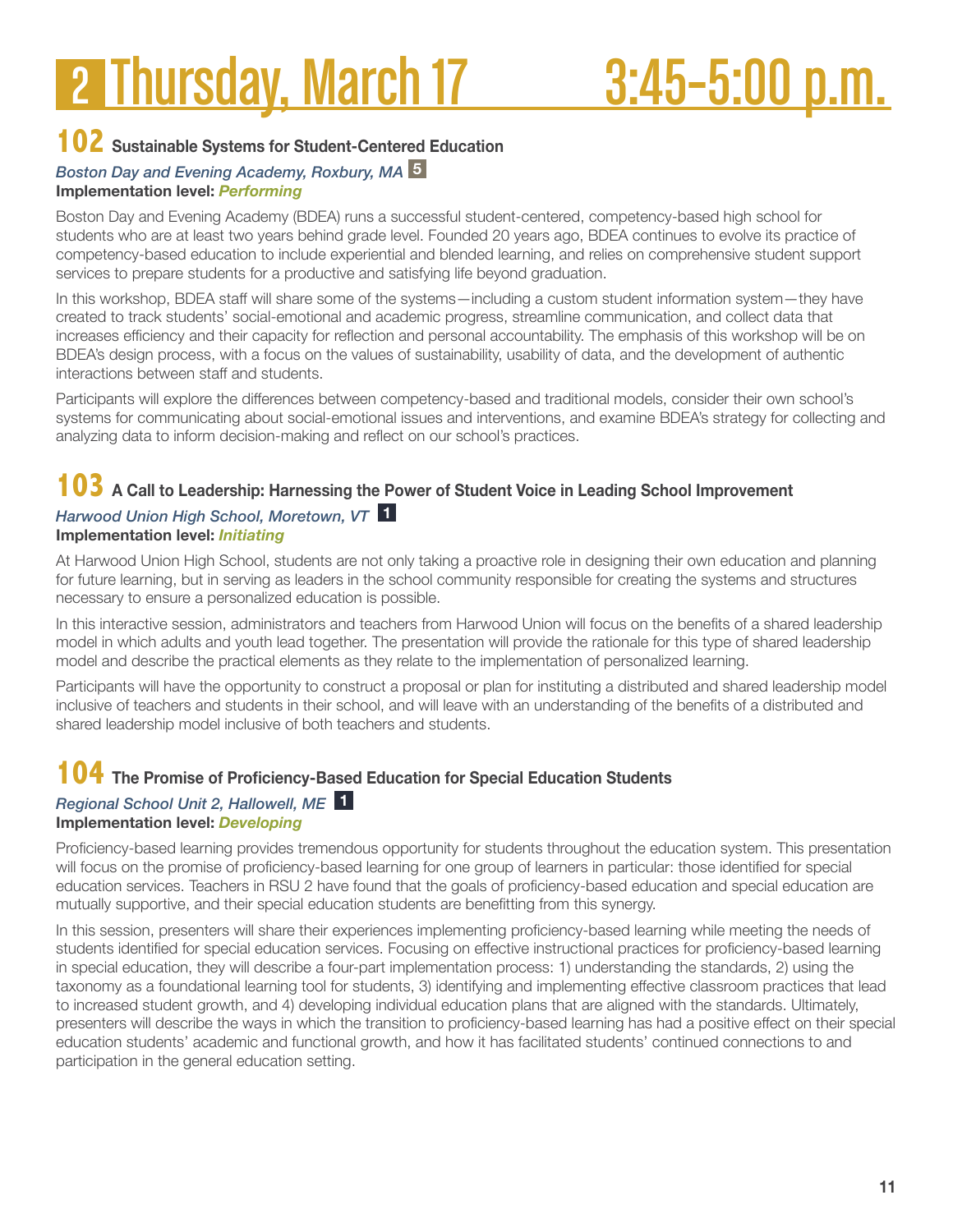## **105/106 Standards-Based Grading: Separating Academic Achievement and Habits of Work**

#### *Great Schools Partnership, Portland, ME* **Implementation level:** *Initiating*

Over the past decade, the foremost researchers and experts on grading—including Ken O'Connor, Thomas Guskey, Robert Marzano, Douglas Reeves, Rick Stiggins, Rick Wormeli, and others—have come to agreement on one of the most important practices for improving instructional effectiveness and student learning: monitoring and reporting academic achievement separately from work habits, character traits, and behaviors such as attendance, class participation, and turning work in on time.

In this session, participants will learn about habits-of-work reporting and how the practice can help teachers more accurately diagnose learning needs and improve academic interventions and support. Participants will also learn how to communicate the rationale for separating work habits from content knowledge and skills in grading, and how to engage students, faculty, families, and community members in the process.

## **107/108 Building a High School Writing Center from the Ground Up**

#### *Foxcroft Academy, Dover-Foxcroft, ME* **Implementation level:** *Developing*

The Writing Center at Foxcroft Academy is a student-driven program where students can seek the support and guidance of their peers during all stages of the writing process. Students are not line-editors or tutors, but rather coaches who assist their peers by focusing on the writing process, not the final grade. During its inaugural year, the Writing Center aims to improve the academic culture at Foxcroft Academy.

In this session, students will discuss the training course they took to prepare for coaching other students, as well as the work they do with their peers. Faculty advisors will explain how the Writing Center came to be. Presenters also will share feedback and data they have gathered about the center, how they have promoted it, and the overall reception it has had in its first few months.

While this presentation will share the story of the Foxcroft Academy Writing Center, participants will leave with ideas as to how they might plan and construct similar programs for their own schools, and how to measure the impact of such programs.

## **113 How Districts Can Nurture and Support Mastery-Based Learning Efforts**

#### *Naugatuck Public Schools, Naugatuck, CT* **3 Implementation level:** *Initiating*

As high schools begin to shift toward mastery-based learning and its transformative impact, districts play a critical, yet unexplored, role. How can districts best support and nurture their schools through this process? And how do they create coherent, focused plans for the design and implementation of mastery-based learning?

One key way is through the development of a curriculum framework that aligns the district's mission, vision, and strategic plan for teaching and learning with critical beliefs and values.

In this session, participants will investigate the process that Naugatuck Public Schools uses to support the transition to mastery-based learning. Based on research and the experience of schools and other districts in the region, the process brought teachers and administrators together to develop a framework and create cross-curricular and content standards using a Design Thinking approach. These standards have become the backbone of district-wide curriculum development work and the basis for alignment among district-wide expectations, rigor, and beliefs about student achievement.

## **201 Expanding Learning Opportunities with and for Urban High School Students**

#### *Woonsocket High School, Woonsocket, RI | Riverzedge Arts, Woonsocket, RI* **1 Implementation level:** *Developing*

Expanded Learning Opportunities (ELO) Woonsocket is an upstart school-community partnership that empowers students to become leaders in learning through the creation and completion of credit-bearing projects, off-site, during out-of-school hours.

Last year, presenters shared the story of how ELO Woonsocket came about. They shared the journey of how a small, local arts program became the force behind the design, implementation, and management of a multiple-pathway program at their city's high school.

This year, presenters will go deeper into the technical and pedagogical dimensions of ELO Woonsocket, including structure, methods, and assessment, as well as their students' qualitative and quantitative outcomes as compared to district averages.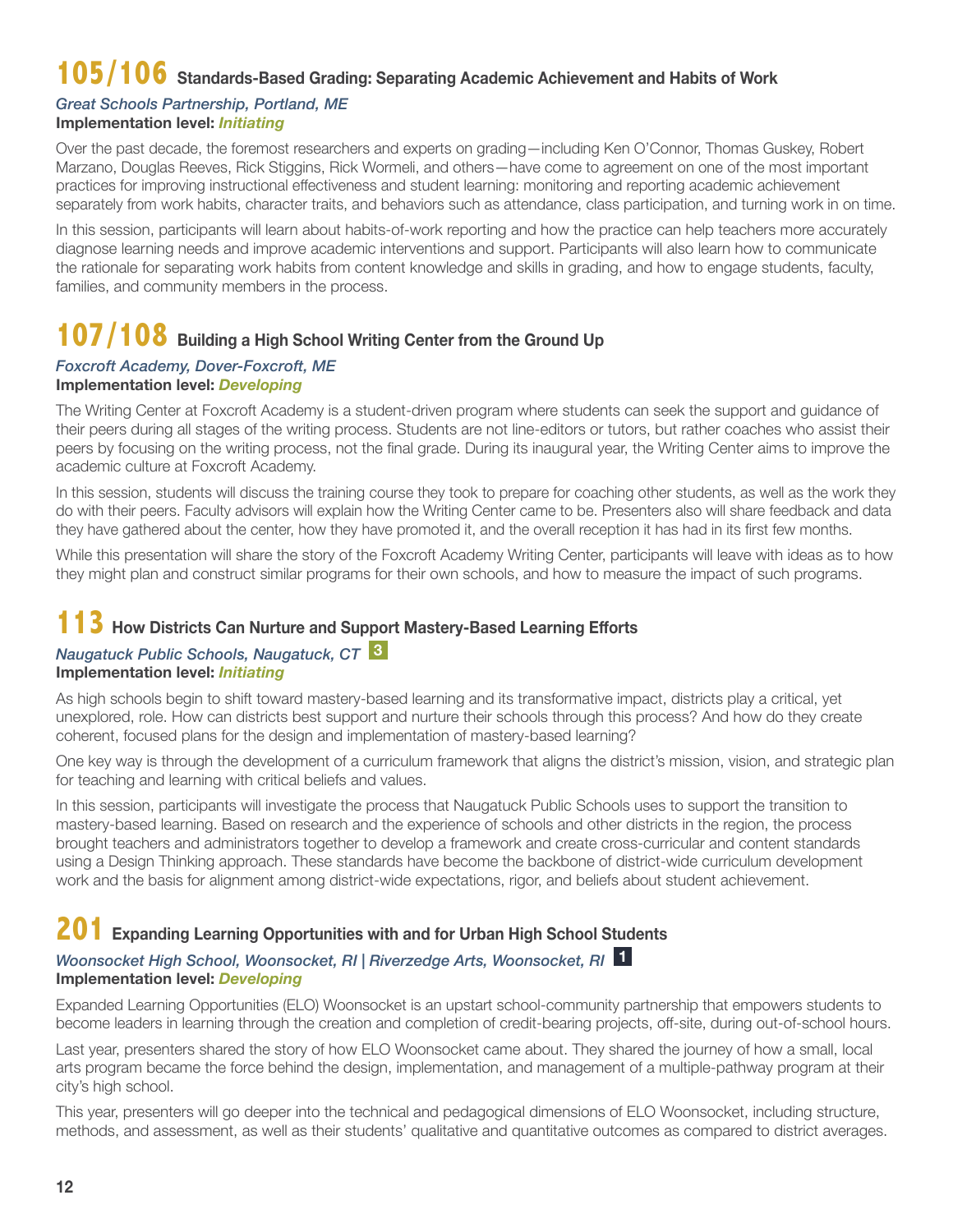Schools or districts interested in implementing cutting-edge proficiency-based and student-centered learning strategies will leave this workshop with an ELO toolkit and exercises that allow for rapid progression through the startup process.

## **202 From Principles to Practice: Making Meaning of the Ten Principles of Proficiency-Based Learning**

#### *High School in the Community, New Haven, CT* **1** **Implementation level:** *Developing*

Proficiency-based learning can take a wide variety of forms from state to state, school to school, and even classroom to classroom. And yet, certain beliefs and practices tend to be held in common across even diverse proficiency-based learning systems. To better define this shared pedagogical foundation upon which schools can build their proficiency-based learning work, the Great Schools Partnership created the "Ten Principles of Proficiency-Based Learning," which describes the features found in the most effective proficiency-based systems.

But what do these principles look like in the classroom? How do teachers make them meaningful for themselves, students, and colleagues?

In this workshop, participants will examine specific, purposefully implemented practices that various teachers use in their mastery classrooms to bring the ten principles to life. Through this exploration, participants will deepen their understanding of how these practices, when used purposefully, can have positive effects on student achievement. In small learning groups, participants will add to the presented collection of practices. They will be able to transport these concrete strategies back to their schools, with an understanding of how each supports at least one of the ten principles.

## **203 Why Williamstown Students Love to Learn**

#### *Williamstown Middle High School, Williamstown, VT* **3**

#### **Implementation level:** *Initiating*

Hear from a group of high school students who have had the inspiration and opportunity to design personal learning experiences. Learn why they feel all students should be given the time to explore their passions and interest—and to discover that one of those passions might just be learning itself.

In this session, student presenters will explain how interest and participation in Williamstown Middle High School's Pathways program has grown organically rather than systematically, present examples of student learning pathways, and show how these pathways are supported and assessed to meet academic and personal competencies.

Participants will leave with planning and assessment templates and an understanding of how personal-learning experiences can be a challenging adventure that students embrace, rather than an additional course requirement.

## **204 Leveraging Advisory to Personalize Student Learning: From Learning Plans to Portfolios**

#### *Great Bay Charter School, Exeter, NH* **1 Implementation level:** *Initiating*

This presentation will describe Great Bay Charter School's (GBCS) progress on the road toward personalized learning. GBCS is implementing its year-one action plan as a NextGen personalization project school and is committed to personalization, but like many schools, it is challenged by initiative overload. How can schools effectively link together components of their system of personalized learning to create cohesion—and results for students?

Presenters will discuss the current connections between GBCS's personalization initiatives, lessons learned so far, and likely next steps. The session will focus on the intersections between its faculty advisory program, writing across the curriculum program, recently implemented personalized learning plans, and evolving use of portfolios.

Participants will engage in a reflective exercise about the personalization of learning in their individual settings and consider both existing programs and potential barriers. They will develop an understanding of how GBCS's action plan has helped the school overcome barriers and strengthen the relationships among ongoing initiatives in order to work more efficiently.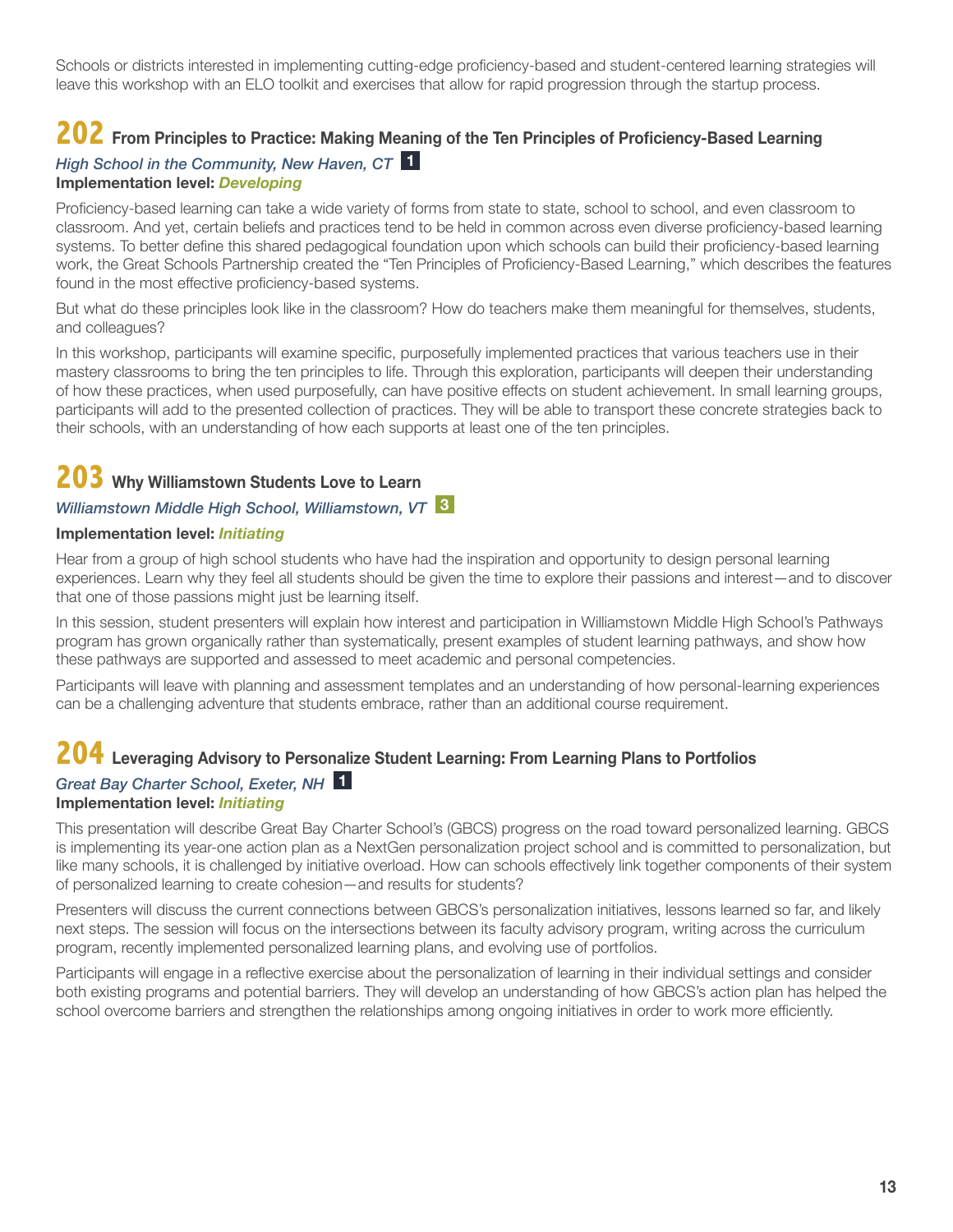## **205/206 Formative Assessment and Teacher Feedback: What You Need to Know**

### *Nokomis Regional High School, Newport, ME* **1** **Implementation level:** *Developing*

In *Visible Learning for Teachers*—which is based on a study of more than 900 meta-analyses representing well over 50,000 research articles and 240 million students—John Hattie describes what students want more than anything else in feedback they receive from teachers: they want to know how to improve their work so they can do better next time. Although many teachers incorporate formative assessment into their practice, these assessments don't always give students the detailed feedback they want and need, and teachers don't always use formative information to modify instruction. In this session, participants will explore the three elements that can increase the effectiveness of formative assessments: (1) using learning targets well, (2) giving valuable feedback, and (3) creating opportunities for re-teaching, interventions, and support in both classroom and school-wide practice.

In this session, participants will learn about a variety of structures and practices they can use to help students improve their work, strengthen their skills, and accelerate their learning.

## **208/209 The New Skills: Teacher Competencies for Personalized, Proficiency-Based Learning**

#### *Montpelier High School, Montpelier, VT* **4 Implementation level:** *Initiating*

As schools make the shift to proficiency-based learning, students need explicit instruction and support to develop the habits and skills necessary to meet proficiency and pursue new learning opportunities through flexible pathways. While many teachers are routinely modeling and teaching meta-cognition and socioemotional skills in the classroom, others may not yet see those skills as an integral part of their work with students.

Presenters will share strategies for instruction on habits of learning in all classrooms, such as deliberate practice, building executive function, and self-regulation. They also will share key resources and lead a discussion about how teachers can help each of their students develop agency, social belonging, and optimism.

In this session, participants will unpack the Council of Chief State School Officers' newly released *Educator Competencies for Personalized, Learner-Centered Teaching* and will leave with instructional strategies for meta-cognitive and socioemotional learning, a critical element of an effective personalized, proficiency-based system.

## a Friday, March 18 9:15-10:30 a.m.

## **102 The Struggle is Real! Supporting High School Teachers and Departments to Put PBL into Action**

#### *Burlington High School, Burlington, VT* **1 Implementation level:** *Initiating*

Transitioning to proficiency-based learning (PBL) may seem straightforward on paper, but getting there is hard!

In this workshop, presenters will share concrete tools, strategies, and examples that schools can use to build teacher capacity for implementing PBL in their classrooms and developing meaningful and usable graduation standards as teams. From a program that enables "early adopters" to build capacity in their colleagues, to in-house coaching and professional learning approaches, to templates that facilitate teachers' development of proficiencies and their associated learning activities and assessments—this hands-on workshop will provide practical resources that participants can take back to their own schools. Presenters will describe their assets-based approach to helping teacher teams build on what they are already doing while shifting to proficiency-based content-area standards that emphasize transferable skills aligned with the Common Core and Next Generation Science Standards (NGSS).

Participants will have a chance to try out and discuss some of these tools, and will walk away with access to all of the materials shared.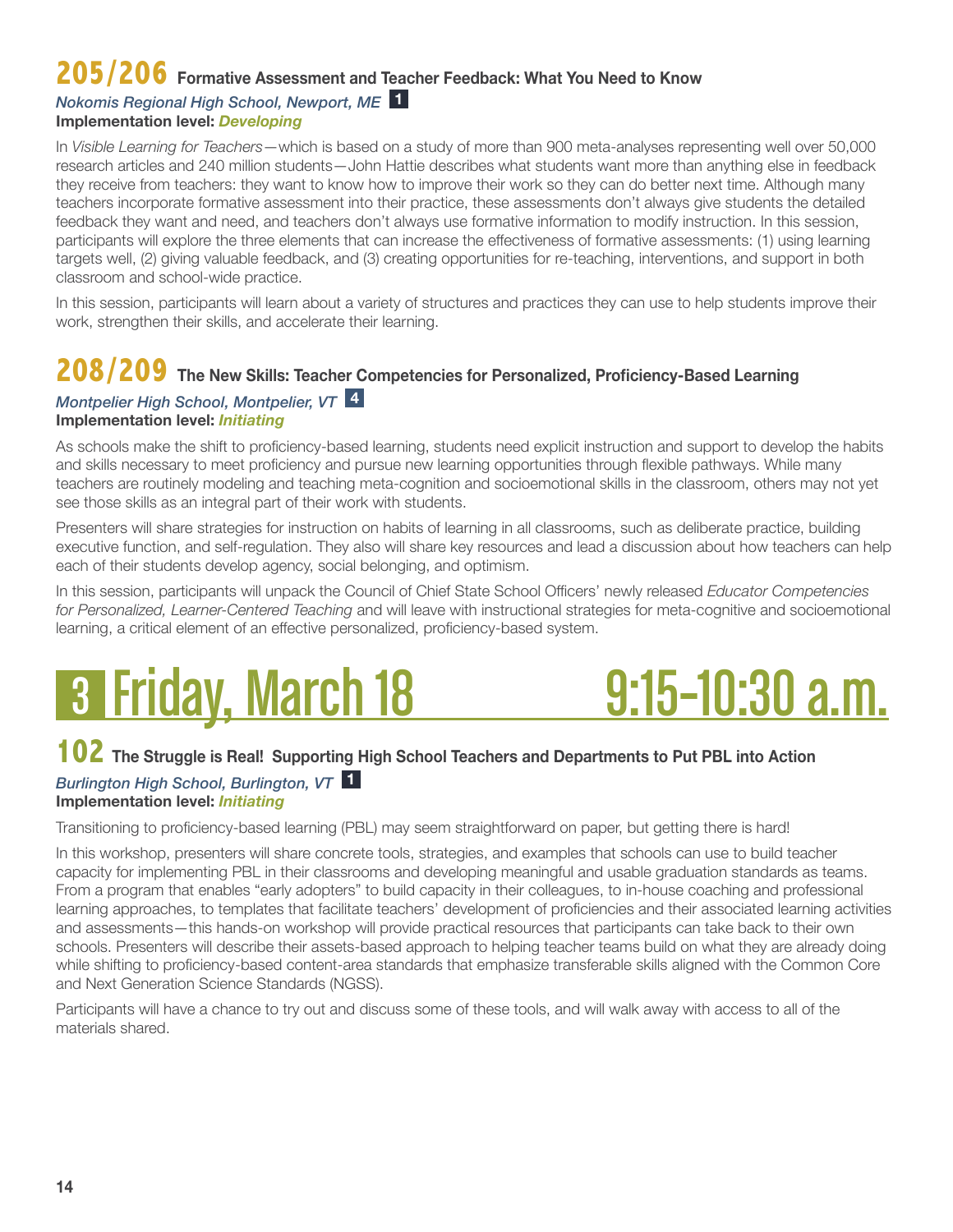## **103 How Districts Can Nurture and Support Mastery-Based Learning Efforts**

#### *Naugatuck Public Schools, Naugatuck, CT* **2 Implementation level:** *Initiating*

As high schools begin to shift toward mastery-based learning and its transformative impact, districts play a critical, yet unexplored, role. How can districts best support and nurture their schools through this process? And how do they create coherent, focused plans for the design and implementation of mastery-based learning?

One key way is through the development of a curriculum framework that aligns the district's mission, vision, and strategic plan for teaching and learning with critical beliefs and values.

In this session, participants will investigate the process that Naugatuck Public Schools uses to support the transition to mastery-based learning. Based on research and the experience of schools and other districts in the region, the process brought teachers and administrators together to develop a framework and create cross-curricular and content standards using a Design Thinking approach. These standards have become the backbone of district-wide curriculum development work and the basis for alignment among district-wide expectations, rigor, and beliefs about student achievement.

## **104 Authentic Learning in a Proficiency-Based High School**

#### *Windham High School, Windham, ME* **1 Implementation level:** *Developing*

The flexibility resulting from the shift to a proficiency-based system provides opportunities to personalize learning and support engagement in authentic learning. The power of such learning is even greater when this learning extends to the community and results in place-based learning.

In this session, participants will hear the story of a teacher and his students who redesigned a traditional unit in science. Presenters will share how Windham High School staff and students collaborated with community partners to create a published book called *Discovering Water*. They will discuss how students who engaged in this project considered the learning expectations, chose to create a scientific text, and had a voice in the product and design of the publication currently being used in all grade-six classrooms located in the Sebago Watershed in Maine.

Participants in the session will see from start to finish the process of collaboratively creating this scientific text and hear about the next phase of the publication in iBook form. Presenters will also share their ideas about how to extend authentic opportunities and how to provide evidence of learning in a system that graduates students with proficiency-based diplomas.

## **105/106 Demonstrating Learning through Embedded Competencies in CTE and Beyond**

#### *Manchester School of Technology, Manchester, NH* **Implementation level:** *Developing*

When competency-based learning meets career and technical education, the possibilities for creating real-world, personalized learning experiences are endless. As a high school located within a CTE Center, Manchester School of Technology (MST) is able to design relevant learning experiences in its classrooms and beyond through the close collaboration of faculty members across programs and content areas.

Presenters will share how the framework they have developed leads to integrated experiences that require students to demonstrate their learning across multiple content areas and fields as well as their learning of 21st century skills such as communication, research, and critical thinking.

Participants will leave with an understanding of how to collaboratively design and facilitate learning across content areas in a competency-based environment. Participants will have an opportunity to apply MST's approach and develop ideas for projects or units they can create in collaboration with their colleagues in their districts.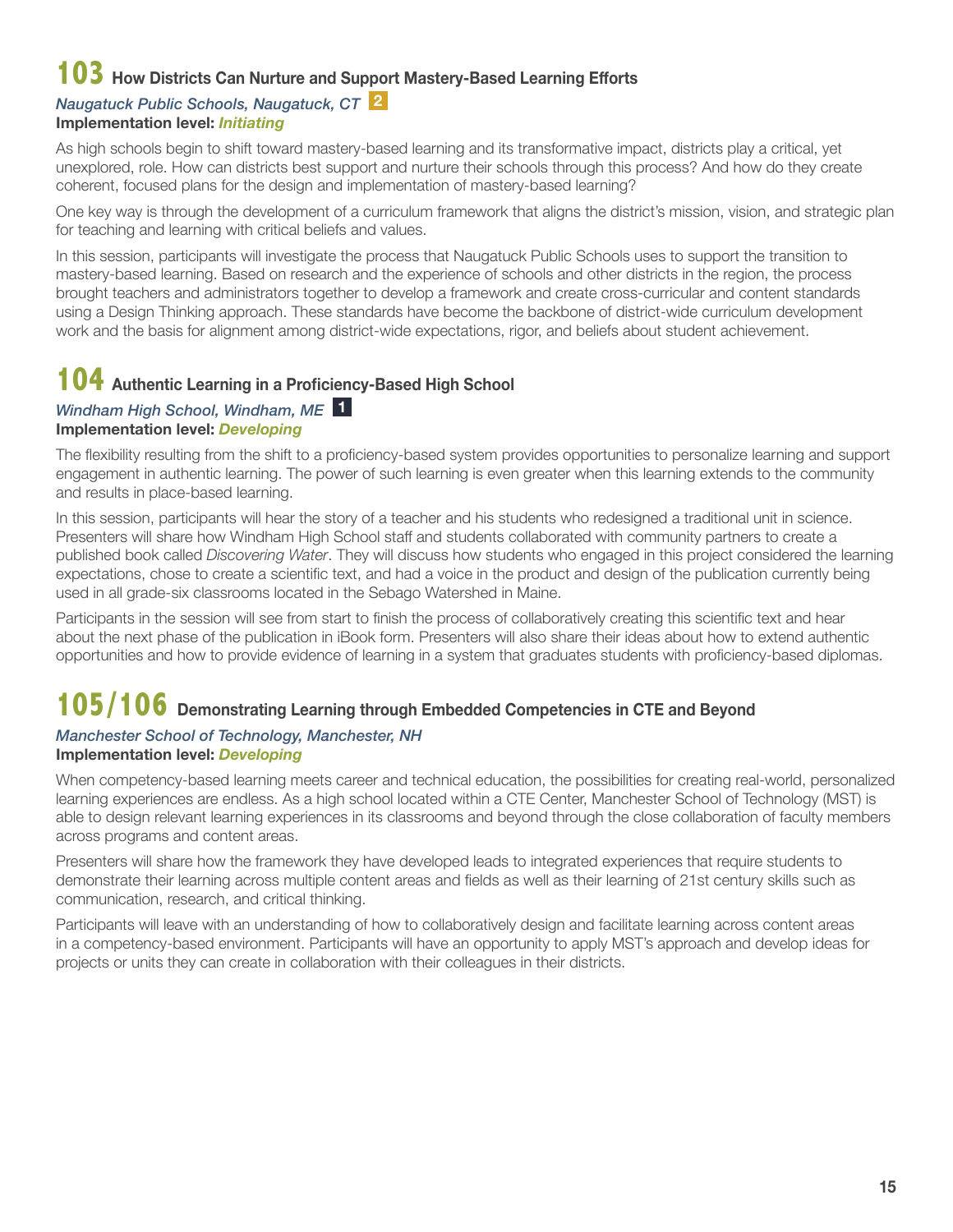## **107/108 Sustaining School Improvement with Professional Learning Communities and Design Thinking**

#### *Foxcroft Academy, Dover-Foxcroft, ME* **Implementation level:** *Initiating*

For the past two years, the Foxcroft Academy community has worked to develop a digital student portfolio system to enable a proficiency-based and personalized assessment of Maine's Guiding Principles, which the school has adopted as its mission standards.

In this session, members of the administration and the leadership team will present the current status of their work with digital student portfolios. More importantly, they will share and reflect on the professional development structures and processes that have guided their efforts. Presenters will focus on how they've used design thinking and the professional learning community model to engage with this work in a way that will develop knowledge and skills that teachers can transfer to their subject-area work in proficiency-based and personalized learning.

Participants will engage with a variety of essential questions that have emerged from Foxcroft Academy's work so that they will leave with ideas on how to develop, sustain, or improve cross-cutting standards assessment in a way that will drive systemic improvement in proficiency-based and personalized learning initiatives.

## **113 The Role of Principals in Leading the Implementation of Personalized Learning**

#### *Great Schools Partnership, Portland, ME* **Implementation level:** *Developing*

While the design and implementation of proficiency-based learning requires the full participation of all stakeholders and involves all educators in schools and central offices, the role of principals in shepherding this transition is crucial. In addition to serving as instructional leaders who must have a full understanding of how to support the growth and development of teachers, principals must also be able to successfully navigate the sometimes challenging waters associated with leading this work, requiring significant amounts of moral courage, communication skills, and strategic thinking. Through texts, reflection, case studies, and discussions, participants will explore the foundational knowledge, skills, and attributes of successful principals leading personalized learning and will have an opportunity to consider valuable next steps to pursue in their own buildings.

## **201 Creating Competencies for Career Technical and Agricultural Education**

#### *Henry County Schools, McDonough, GA* **1 Implementation level:** *Initiating*

A competency-based learning model can lead to an array of authentic learning opportunities for students. When implemented in a Career Technical and Agricultural Education (CTAE) pathway, these opportunities involve solving real-world problems that require the integration of rigorous industry and content-area knowledge and skills.

In this session, presenters will discuss how they have ensured that CTAE courses in Henry County are aligned to industry and content-area standards and performance indicators. Presenters will also describe how they design assessments that require students to demonstrate their learning in novel, performance-based ways and how evidence of their learning in different settings is judged against common and clear scoring criteria.

Participants will learn how to develop and use common learning expectations and design CTAE learning pathways for grades 6–12 that maintain the intended level of rigor. They will share their learning with one another, recognize and honor the role CTAE plays in competency-based learning, and leave with their own ideas as well as the Henry County CTAE competencies.

## **202 From Passive to Active: Self-Directed Learning in Math and Science Classrooms**

#### *Proctor Jr./Sr. High School, Proctor, VT* **4 Implementation level:** *Developing*

In this workshop, teachers and students from Proctor Junior/Senior High School will highlight their efforts to change their school from a teacher-centered model to a student-centered learning environment.

Presenters will share several key efforts that have been part of this transition to a "learner-centered" paradigm, including the separation of work habits from academic expectations, capacity-building for students to track their own progress against content proficiencies and drive their own learning through formative and summative assessment, and the role that Proctor's 'earned honors credit' policy plays in a larger proficiency-based approach to learning.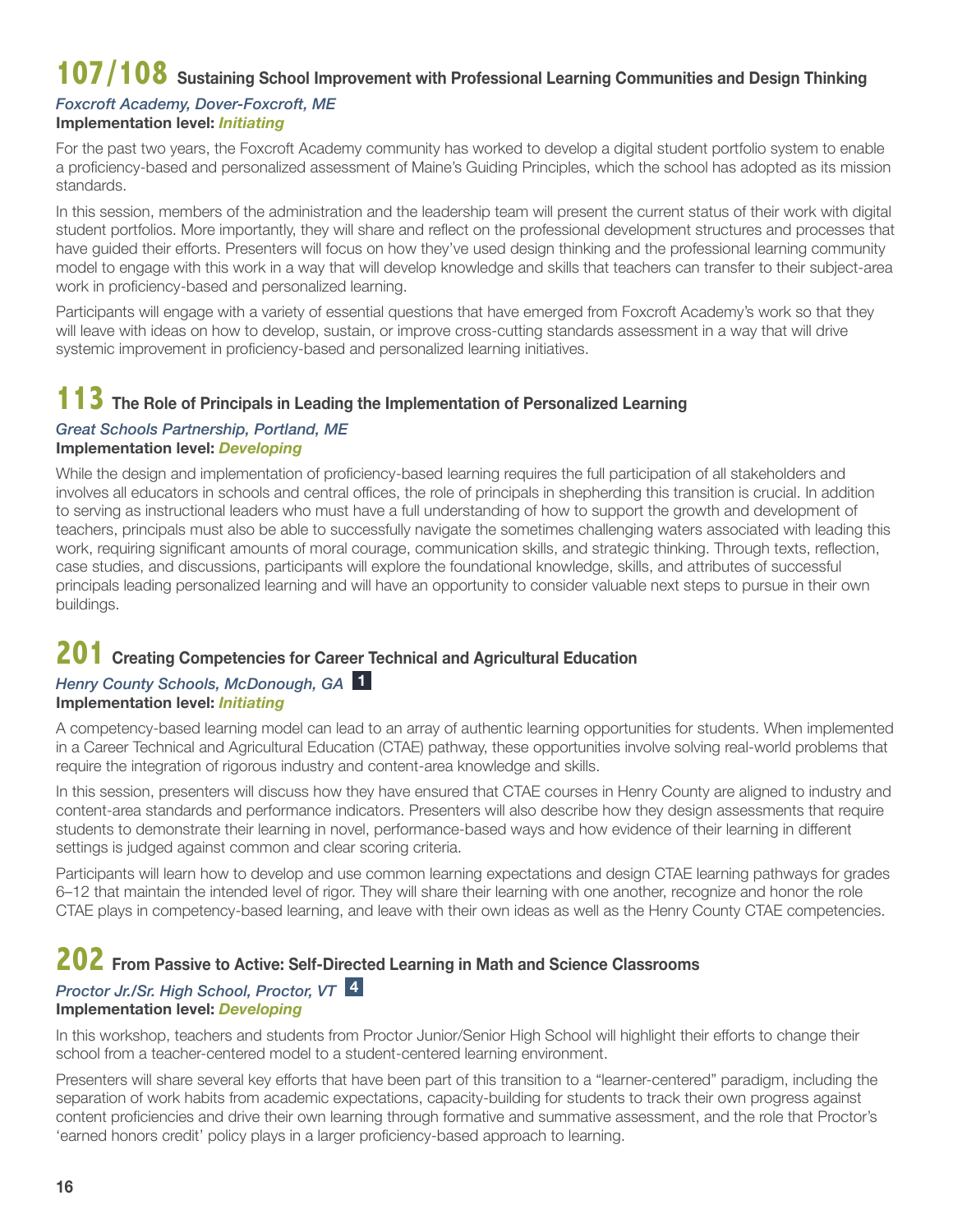In particular, presenters will focus on transitioning to PBL in Math and Science courses, describing strategies such as an "asynchronous classroom"—in which students work at their own pace through a collaborative, inquiry-based approach to labs—and teacher-designed "playlists" that target specific learning intentions and provide students with choices in how they access and demonstrate learning.

## **203 Why Williamstown Students Love to Learn**

#### *Williamstown Middle High School, Williamstown, VT* **2 Implementation level:** *Initiating*

Hear from a group of high school students who have had the inspiration and opportunity to design personal learning experiences. Learn why they feel all students should be given the time to explore their passions and interest—and to discover that one of those passions might just be learning itself.

In this session, student presenters will explain how interest and participation in Williamstown Middle High School's Pathways program has grown organically rather than systematically, present examples of student learning pathways, and show how these pathways are supported and assessed to meet academic and personal competencies.

Participants will leave with planning and assessment templates and an understanding of how personal-learning experiences can be a challenging adventure that students embrace, rather than an additional course requirement.

## **204 More Than Just Reading: Using Technology to Personalize Reading Activities in Content-Area Classes**

#### *Alan Shawn Feinstein Middle School, Coventry, RI* **1 Implementation level:** *Initiating*

The transition to blended learning can be overwhelming. But by using technology, teachers can effectively differentiate content-area reading lessons to support a variety of student learning styles and student choice.

In this session, presenters will guide participants through a sample lesson from the student's perspective, allowing participants to interact with the lesson while learning about the application's nuts and bolts.

Participants will leave with a teacher-tested game-plan for how to use free and low-cost applications to strengthen students' access to content-area text, especially ELL students, students with special needs, and accelerated learners.

## **205/206 Practices before Policies: Building a Proficiency-Based Mindset Schoolwide**

#### *Ellington Middle School, Ellington, CT* **4 Implementation level:** *Initiating*

Research shows that a proficiency-based feedback system increases student engagement, encourages personalized instruction, and gives students much greater control of the learning process. But for many educators, making the transition to proficiency-based learning and assessment can be challenging. Schools often have pockets of teachers who have successfully transitioned to proficiency-based grading and feedback practices. How do you get from pockets of proficiency-based grading to schoolwide adoption?

In this presentation, four teachers and a principal from Ellington Middle School will show participants how one school developed a school culture of learning that has led to the implementation of proficiency-based learning and assessment in all classrooms.

Participants will learn strategies for developing and implementing a schoolwide proficiency-based model from the ground up using book clubs, teacher study groups, parent and student input, and effective practices for building community support.

## **208/209 Sparking Student Learning through the Creative Use of Time and Space**

#### *Pittsfield Middle High School, Pittsfield, NH* **4 Implementation level:** *Developing*

Pittsfield Middle High School aims to infuse its curriculum with distinctive opportunities for students to learn in unique situations. This presentation will introduce participants to two programmatic strategies the school uses to achieve that objective: Learning Studios and Summer Academies.

Presenters will explain how these programs were developed, how they have evolved, and how they are sustained. Participants will learn how administrators, teachers, and students can collaborate to use non-traditional time and space to create distinctive project-based, student-centered learning experiences.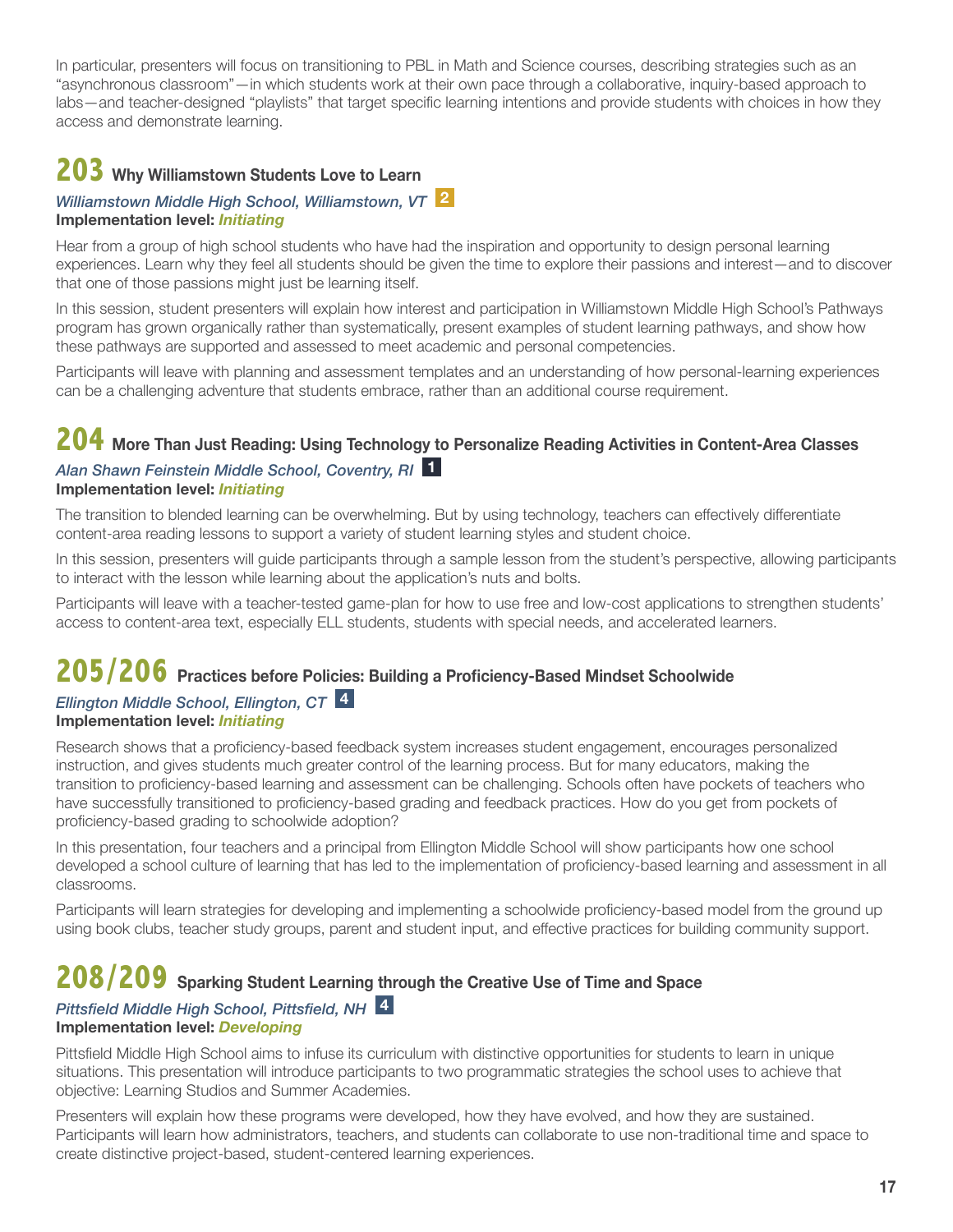## 4 Friday, March 18

## **102 "But How Will My Child Get Into College?": Creating Proficiency-Based Transcripts**

#### *Baxter Academy for Technology and Science, Portland, ME* **5 Implementation level:** *Developing*

How can schools create a transcript that accurately represents student achievement in a proficiency-based system? At Baxter Academy, students do not receive a single grade at the end of a course, so traditional reports and transcripts are not an option.

After redesigning its grading scale and assessment system, Baxter Academy created an easy-to-read, easy-to-interpret transcript that represents a student's learning over time. Baxter's unique transcript is built around accurate reporting on student achievement of standards using graphs and charts. The school is piloting this transcript with its first graduating class and will have feedback from post-secondary institutions as well as college acceptances to share.

Participants will learn about Baxter's unique grading and assessment system and transcript and will leave with ideas about how to bring this authentic approach to standards-based reporting back to their schools.

## **103 The New Skills: Teacher Competencies for Personalized, Proficiency-Based Learning**

### *Montpelier High School, Montpelier, VT* **2 Implementation level:** *Initiating*

As schools make the shift to proficiency-based learning, students need explicit instruction and support to develop the habits and skills necessary to meet proficiency and pursue new learning opportunities through flexible pathways. While many teachers are routinely modeling and teaching meta-cognition and socioemotional skills in the classroom, others may not yet see those skills as an integral part of their work with students.

Presenters will share strategies for instruction on habits of learning in all classrooms, such as deliberate practice, building executive function, and self-regulation. They also will share key resources and lead a discussion about how teachers can help each of their students develop agency, social belonging, and optimism.

In this session, participants will unpack the Council of Chief State School Officers' newly released *Educator Competencies for Personalized, Learner-Centered Teaching* and will leave with instructional strategies for meta-cognitive and socioemotional learning, a critical element of an effective personalized, proficiency-based system.

### **104 Liberating Learning through ELOs: Providing Authentic Demonstrations of Learning through School and Community Contexts**

#### *Winnacunnet High School, Hampton, NH* **1 Implementation level:** *Performing*

In this session, you will learn how Winnacunnet High School (WHS) is liberating learning through the implementation of Extended Learning Opportunities (ELO). ELOs are learning experiences that break free of the traditional school structure and allow students to participate in personalized learning experiences that are authentic demonstrations of learning through school and community contexts.

This session will describe WHS's ELO Program structure and implementation, including establishing an ELO Committee, developing a professional development and information system for school personnel, risk mitigation, teacher compensation, and the process of setting up the rigorous, valid, and authentic components of an individual ELO experience.

## **105/106 Instruction in a Personalized Learning Classroom**

#### *Great Schools Partnership, Portland, ME* **5 Implementation level:** *Developing*

While many educators firmly believe in the purpose of personalized learning, one of the most frequently asked questions is around the instructional practices: What does this look like in the classroom? This session will illustrate the transition from a teacher-centered environment to a student-centered learning environment. Participants will examine specific classroom structures and lesson designs that support learning and consider developing stages of implementation from the lens of the classroom teacher.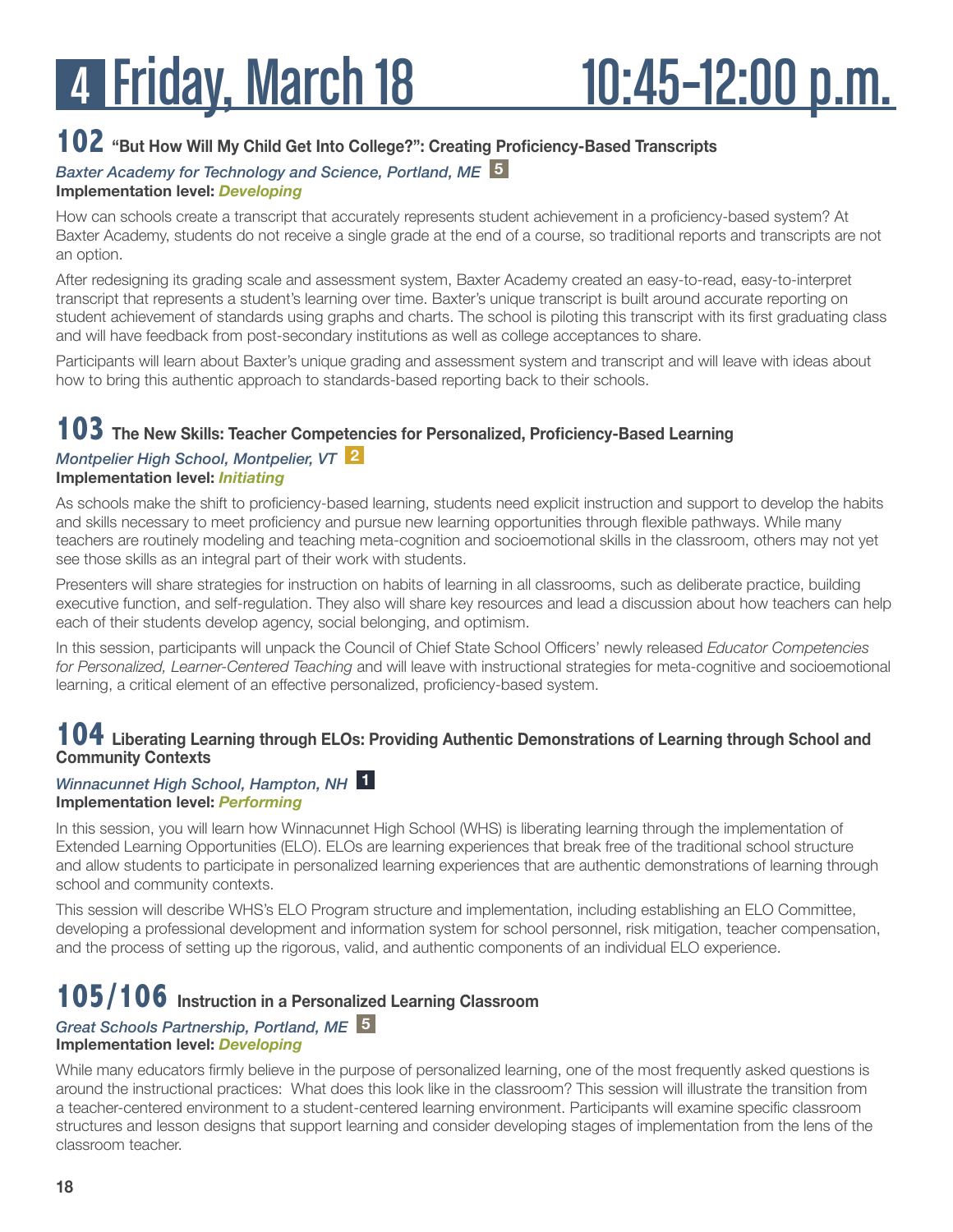## **107/108 Creating a School Culture that Fosters Personalized Learning and "Smart Creatives"**

#### *Three Rivers Middle College Magnet High School, Norwich, CT* **5 Implementation level:** *Developing*

This student-led presentation will provide participants with a unique student perspective on what it is like to learn in a personalized-learning high school. Students will describe how their educational experience at Three Rivers Middle College (TRMC) has allowed them to be highly successful in college courses while still in high school.

Eric Schmidt and Jonathan Rosenberg, authors of *How Google Works*, define a smart creative as "a hardworking person who will question the status quo and attack things differently." Students will discuss how developing habits and practices that support a growth mindset, delayed gratification, grit, and restorative practices empowers students to become "smart creatives" and prepare for life and work in an ever-changing world.

## **113 High School Design for Success**

#### *Blackstone Academy Charter School, Pawtucket, RI* **5 Implementation level:** *Performing*

Hear about how the structures in this urban school have evolved over 14 years to support the achievement of a low-income population primarily made up of "first in the family" students from immigrant families.

In this session, teachers and administrators from Blackstone Academy will discuss how they have achieved success in a variety of areas: school climate, math proficiency, college access, teacher autonomy, response to intervention, social-emotional learning, and community partnerships. Because Blackstone Academy pays close attention to its own practices and adjusts them constantly, they have emerged as a commended Rhode Island school three years running—the only non-exam urban high school to earn this distinction.

Through this workshop, participants will learn about reliable practices that they can utilize in their own educational environments and apply to their school or district's current challenges.

### **201 Deeper Learning through Project-Based Learning: Infusing the Arts, Social Action, and Personalization** *Cabot School, Cabot, VT* **5**

#### **Implementation level:** *Developing*

Project-based learning has the power and potential to transform the culture of a school community. At Cabot School, we are deepening our project-based learning pedagogy—and student learning—through rigorous, real-world, collaborative, interdisciplinary experiences infused with the arts and oriented toward social action.

This interactive workshop will provide an overview of exemplar projects that support students in building proficiency in the arts (e.g., National Core Arts Standards) and transferrable skills. Presenters will share and explore ways in which all teachers can be empowered to infuse arts standards and cross-cutting skills into their classes to ensure authentic engagement and deeper learning.

Participants will be provided with time to develop project ideas using a variety of tools, including a web app built by the presenters while on a 2014 Rowland Fellowship. They will leave with models, strategies, and tools to design learning experiences that provoke inquiry and fuel the creation of authentic products that are relevant to students and have meaning in our world.

## **202 From Passive to Active: Self-Directed Learning in Math and Science Classrooms**

#### *Proctor Jr./Sr. High School, Proctor, VT* **3 Implementation level:** *Developing*

In this workshop, teachers and students from Proctor Junior/Senior High School will highlight their efforts to change their school from a teacher-centered model to a student-centered learning environment.

Presenters will share several key efforts that have been part of this transition to a "learner-centered" paradigm, including the separation of work habits from academic expectations, capacity-building for students to track their own progress against content proficiencies and drive their own learning through formative and summative assessment, and the role that Proctor's 'earned honors credit' policy plays in a larger proficiency-based approach to learning.

In particular, presenters will focus on transitioning to PBL in Math and Science courses, describing strategies such as an "asynchronous classroom"—in which students work at their own pace through a collaborative, inquiry-based approach to labs—and teacher-designed "playlists" that target specific learning intentions and provide students with choices in how they access and demonstrate learning. **19**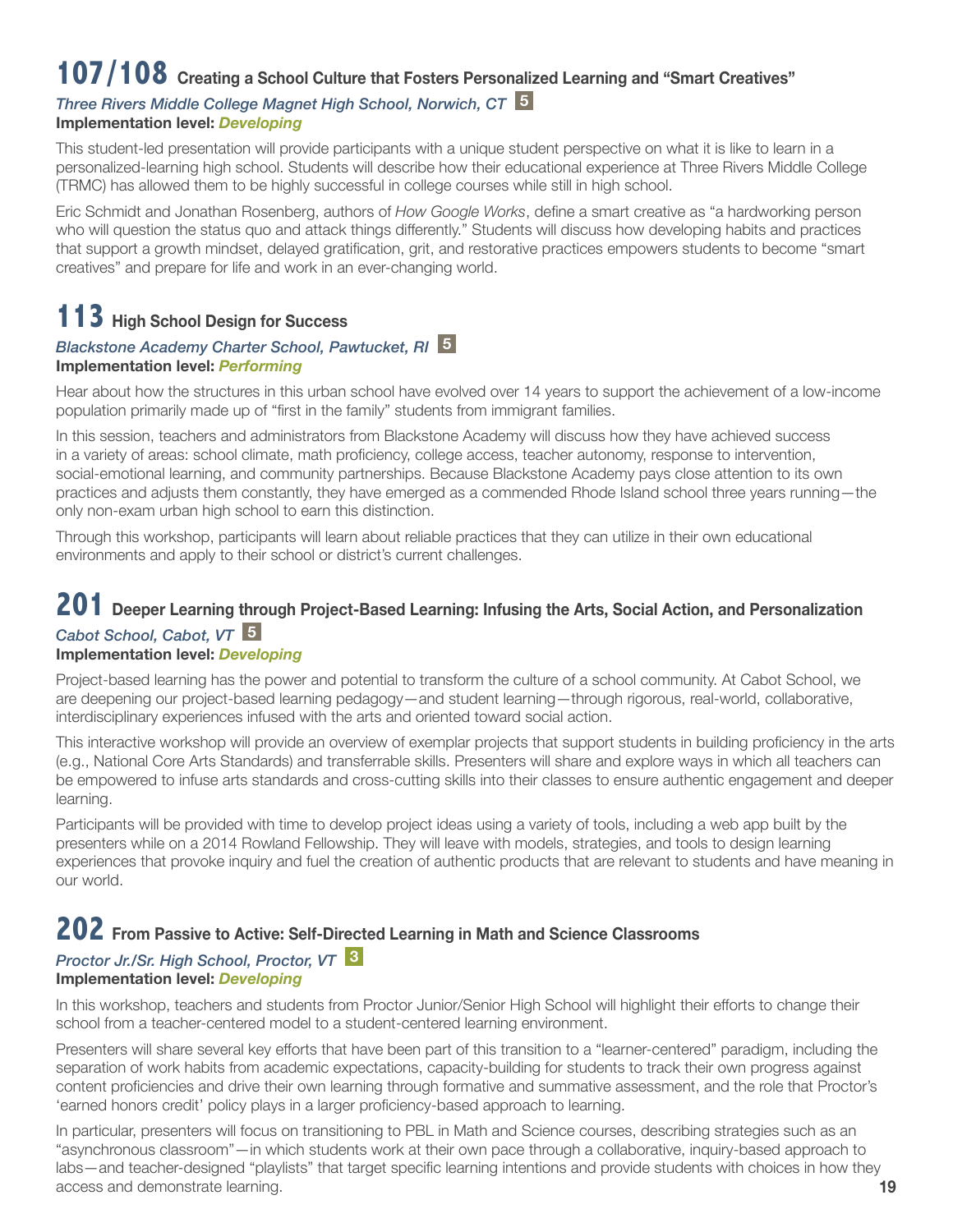## **203 Extreme Differentiation in the Math Classroom: Open-Ended Performance Tasks**

#### *Francis W. Parker Charter Essential School, Devens, MA* **Implementation level:** *Performing*

What does assessment look like when you have a wide variety of learning opportunities being pursued simultaneously in your classroom? In this workshop, participants will experience an open-ended assessment that focuses on Common Core Mathematical Practice, in which they will complete the assignment and consider the possibilities for how diverse students can authentically approach the same problem. We will use this scenario to explore and expand our understanding of the myriad ways that kids can engage in problem-solving (Common Core Mathematical Practice #1). Participants will also have the opportunity to examine student work from this same problem as we discuss the variety of ways that students can show success.

## **204 What Do Learner-Centered Classrooms Look Like?**

#### *Regional School Unit 2, Hallowell, ME* **5 Implementation level:** *Performing*

As schools make the shift toward learner-centered environments, the roles of students and teachers change. Students become the agents of their own learning, and teachers ensure that students have what they need to meet the expectations of proficiency. But how? Exactly what does this transition entail, and how can we tell that it's on the right track? Educators must focus on continuously deepening implementation to ensure that this shift is not just a superficial move, but rather a driver of increased student engagement, equity, and academic growth over time.

In this interactive, multimedia session, presenters will help attendees wrestle with questions that are at the heart of student-centered learning: how do instruction and assessment change, and why? What do these changes mean for students and their role in learning? In their fifth year of implementing a proficiency-based system, teachers from RSU 2 will discuss the structures, practices, and the daily commitments that enable the development of learner-centered classrooms.

## **205/206 Practices before Policies: Building a Proficiency-Based Mindset Schoolwide**

#### *Ellington Middle School, Ellington, CT* **3 Implementation level:** *Initiating*

Research shows that a proficiency-based feedback system increases student engagement, encourages personalized instruction, and gives students much greater control of the learning process. But for many educators, making the transition to proficiency-based learning and assessment can be challenging. Schools often have pockets of teachers who have successfully transitioned to proficiency-based grading and feedback practices. How do you get from pockets of proficiency-based grading to schoolwide adoption?

In this presentation, four teachers and a principal from Ellington Middle School will show participants how one school developed a school culture of learning that has led to the implementation of proficiency based-learning and assessment in all classrooms.

Participants will learn strategies for developing and implementing a schoolwide proficiency-based model from the ground up using book clubs, teacher study groups, parent and student input, and effective practices for building community support.

### **208/209 Sparking Student Learning through the Creative Use of Time and Space** *Pittsfield Middle High School, Pittsfield, NH* **3**

### **Implementation level:** *Developing*

Pittsfield Middle High School aims to infuse its curriculum with distinctive opportunities for students to learn in unique situations. This presentation will introduce participants to two programmatic strategies the school uses to achieve that objective: Learning Studios and Summer Academies.

Presenters will explain how these programs were developed, how they have evolved, and how they are sustained. Participants will learn how administrators, teachers, and students can collaborate to use non-traditional time and space to create distinctive project-based, student-centered learning experiences.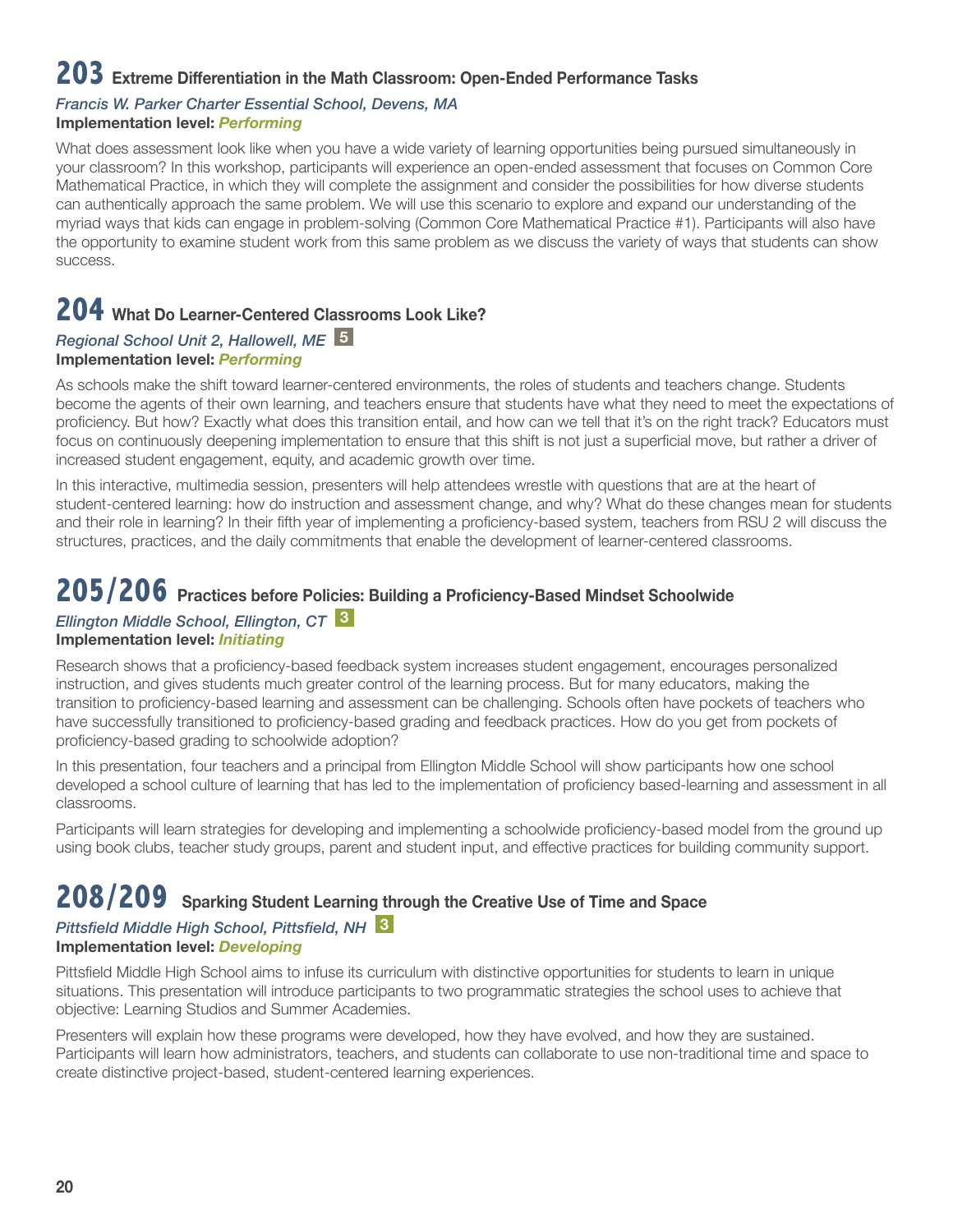## 5 Friday, March 18 1:15-2:30 p.m.

## **102 "But How Will My Child Get Into College?": Creating Proficiency-Based Transcripts**

#### *Baxter Academy for Technology and Science, Portland, ME* **4 Implementation level:** *Developing*

How can schools create a transcript that accurately represents student achievement in a proficiency-based system? At Baxter Academy, students do not receive a single grade at the end of a course, so traditional reports and transcripts are not an option.

After redesigning its grading scale and assessment system, Baxter Academy created an easy-to-read, easy-to-interpret transcript that represents a student's learning over time. Baxter's unique transcript is built around accurate reporting on student achievement of standards using graphs and charts. The school is piloting this transcript with its first graduating class and will have feedback from post-secondary institutions as well as college acceptances to share.

Participants will learn about Baxter's unique grading and assessment system and transcript and will leave with ideas about how to bring this authentic approach to standards-based reporting back to their schools.

## **103 High School Design for Success**

#### *Blackstone Academy Charter School, Pawtucket, RI* **4 Implementation level:** *Performing*

Hear about how the structures in this urban school have evolved over 14 years to support the achievement of a low-income population primarily made up of "first in the family" students from immigrant families.

In this session, teachers and administrators from Blackstone Academy will discuss how they have achieved success in a variety of areas: school climate, math proficiency, college access, teacher autonomy, response to intervention, social-emotional learning, and community partnerships. Because Blackstone Academy pays close attention to its own practices and adjusts them constantly, they have emerged as a commended Rhode Island school three years running—the only non-exam urban high school to earn this distinction.

Through this workshop, participants will learn about reliable practices that they can utilize in their own educational environments and apply to their school or district's current challenges.

## **104 Sustainable Systems for Student-Centered Education**

#### *Boston Day and Evening Academy, Roxbury, MA* **2 Implementation level:** *Performing*

Boston Day and Evening Academy (BDEA) runs a successful student-centered, competency-based high school for students who are at least two years behind grade level. Founded 20 years ago, BDEA continues to evolve its practice of competency-based education to include experiential and blended learning, and relies on comprehensive student support services to prepare students for a productive and satisfying life beyond graduation.

In this workshop, BDEA staff will share some of the systems—including a custom student information system—they have created to track students' social-emotional and academic progress, streamline communication, and collect data that increases efficiency and their capacity for reflection and personal accountability. The emphasis of this workshop will be on BDEA's design process, with a focus on the values of sustainability, usability of data, and the development of authentic interactions between staff and students.

Participants will explore the differences between competency-based and traditional models, consider their own school's systems for communicating about social-emotional issues and interventions, and examine BDEA's strategy for collecting and analyzing data to inform decision-making and reflect on our school's practices.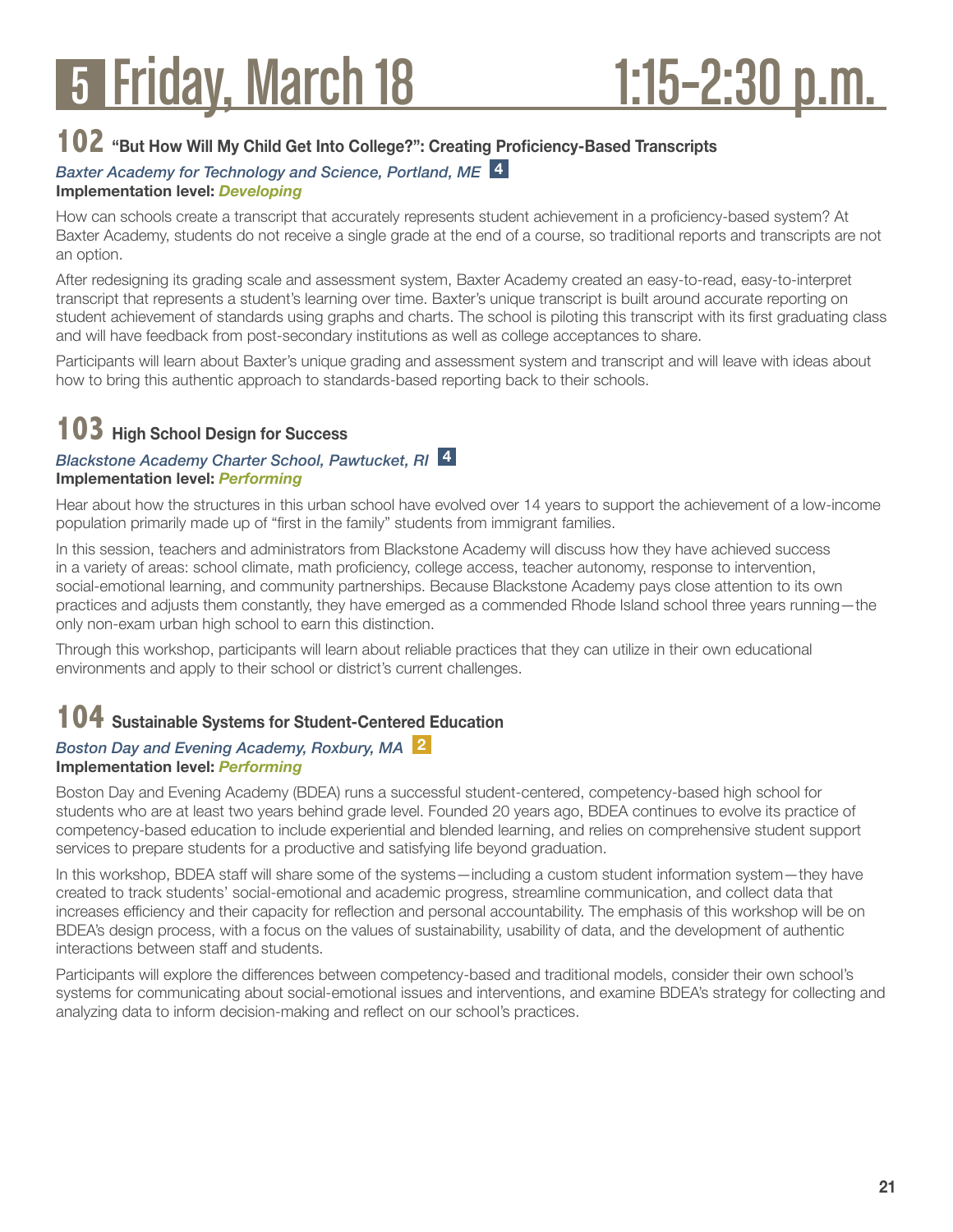## **105/106 Supporting, Collecting, and Analyzing Evidence of Learning in a Proficiency-Based System**

#### *Great Schools Partnership, Portland, ME* **Implementation level:** *Performing*

As schools move to implement personalized learning and encourage and support a greater number of pathways where students are able to demonstrate their learning in more varied and individualized ways, the role of assessment becomes increasingly paramount. How can we ensure that while we personalize learning, we continue to define consistent and equitable standards for all students? In this session, coaches from the Great Schools Partnership will share strategies and resources educators can use to create an approach that considers the central role of evidence of learning and discuss how we can use task-neutral scoring criteria to assess what students know and can do while engaged in different learning experiences.

## **107/108 Creating a School Culture that Fosters Personalized Learning and "Smart Creatives"**

### *Three Rivers Middle College Magnet High School, Norwich, CT* **4 Implementation level:** *Developing*

This student-led presentation will provide participants with a unique student perspective on what it is like to learn in a personalized-learning high school. Students will describe how their educational experience at Three Rivers Middle College (TRMC) has allowed them to be highly successful in college courses while still in high school.

Eric Schmidt and Jonathan Rosenberg, authors of *How Google Works*, define a smart creative as "a hardworking person who will question the status quo and attack things differently." Students will discuss how developing habits and practices that support a growth mindset, delayed gratification, grit, and restorative practices empowers students to become "smart creatives" and prepare for life and work in an ever-changing world.

### **201 Deeper Learning through Project-Based Learning: Infusing the Arts, Social Action, and Personalization** *Cabot School, Cabot, VT* **4**

### **Implementation level:** *Developing*

Project-based learning has the power and potential to transform the culture of a school community. At Cabot School, we are deepening our project-based learning pedagogy—and student learning—through rigorous, real-world, collaborative, interdisciplinary experiences infused with the arts and oriented toward social action.

This interactive workshop will provide an overview of exemplar projects that support students in building proficiency in the arts (e.g., National Core Arts Standards) and transferrable skills. Presenters will share and explore ways in which all teachers can be empowered to infuse arts standards and cross-cutting skills into their classes to ensure authentic engagement and deeper learning.

Participants will be provided with time to develop project ideas using a variety of tools, including a web app built by the presenters while on a 2014 Rowland Fellowship. They will leave with models, strategies, and tools to design learning experiences that provoke inquiry and fuel the creation of authentic products that are relevant to students and have meaning in our world.

## **202 Expanding the PLC: How Schoolwide Action Research Can Improve Instruction**

#### *Bacon Academy, Colchester, CT* **1 Implementation level:** *Developing*

Current research suggests that high-functioning professional learning communities (PLCs) have a positive impact on student learning. At Bacon Academy, we identified the need to broaden the notion of a professional learning community to incorporate not just a team of teachers, but the entire faculty.

In 2014, the school established an action research team called the Teacher Learning Community to take on the development of a school-wide professional learning community. Presenters will share the process that the team used to surface teachers' needs, including surveys for teachers and students, interviews, and classroom observations.

Through this session, participants will gain an understanding of how to function as a school-wide PLC that can help teachers access research-based strategies to improve instruction. Participants will learn about Bacon Academy's working model for how to conduct action research in their schools and will leave with protocols to support the development of an action research team in their own schools.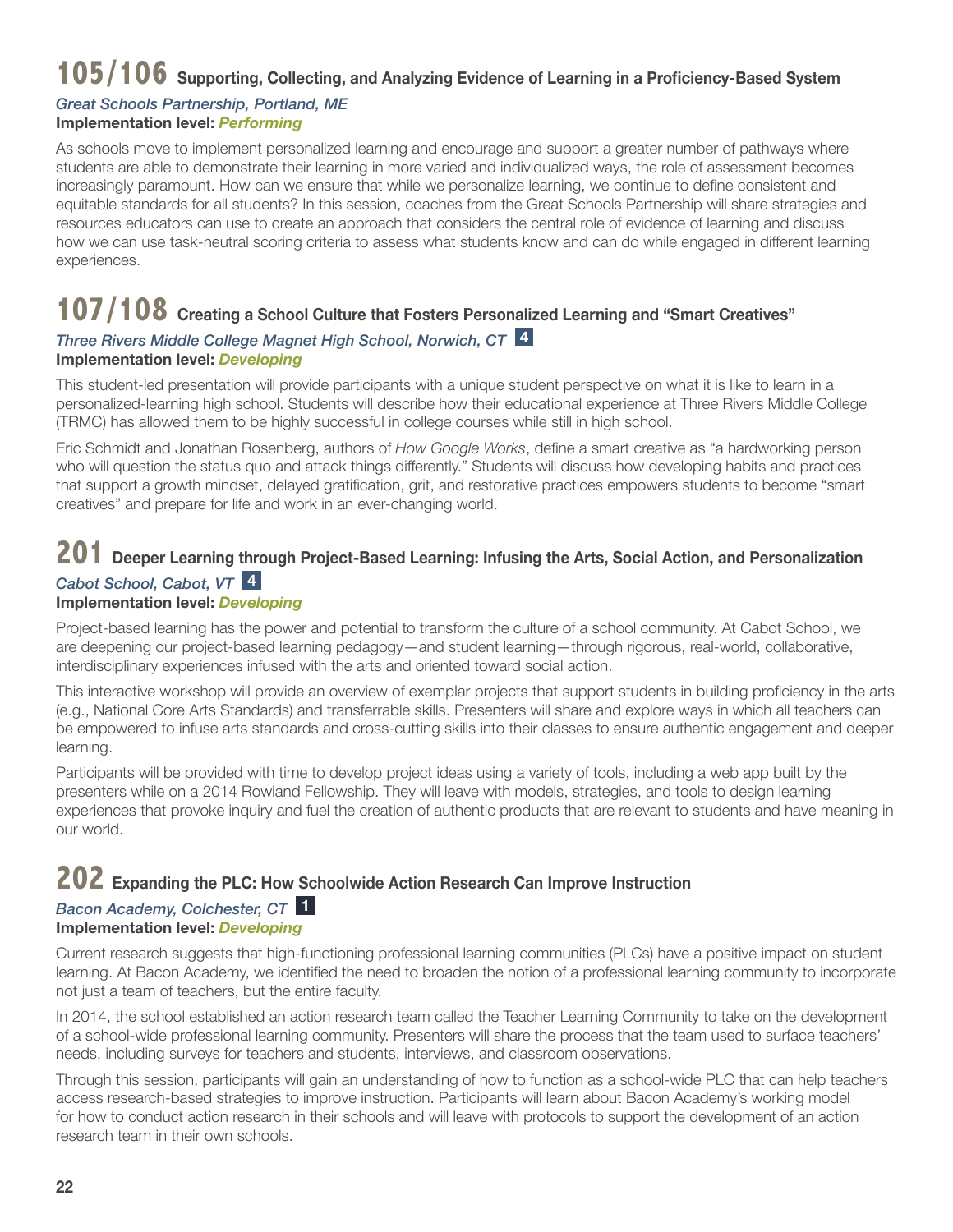## **203 Instruction in a Personalized Learning Classroom**

#### *Great Schools Partnership, Portland, ME* **4 Implementation level:** *Developing*

While many educators firmly believe in the purpose of personalized learning, one of the most frequently asked questions is around the instructional practices. What does this look like in the classroom? This session will illustrate the transition from a teacher-centered environment to that of a student-centered learning environment. Participants will examine specific classroom structures and lesson designs that support learning and consider developing stages of implementation from the lens of the classroom teacher.

## **204 What Do Learner-Centered Classrooms Look Like?**

#### *Regional School Unit 2, Hallowell, ME* **4 Implementation level:** *Performing*

As schools make the shift toward learner-centered environments, the roles of students and teachers change. Students become the agents of their own learning, and teachers ensure that students have what they need to meet the expectations of proficiency. But how? Exactly what does this transition entail, and how can we tell that it's on the right track? Educators must focus on continuously deepening implementation to ensure that this shift is not just a superficial move, but rather a driver of increased student engagement, equity, and academic growth over time.

In this interactive, multimedia session, presenters will help attendees wrestle with questions that are at the heart of student-centered learning: how do instruction and assessment change, and why? What do these changes mean for students and their role in learning? In their fifth year of implementing a proficiency-based system, teachers from RSU 2 will discuss the structures, practices, and the daily commitments that enable the development of learner-centered classrooms.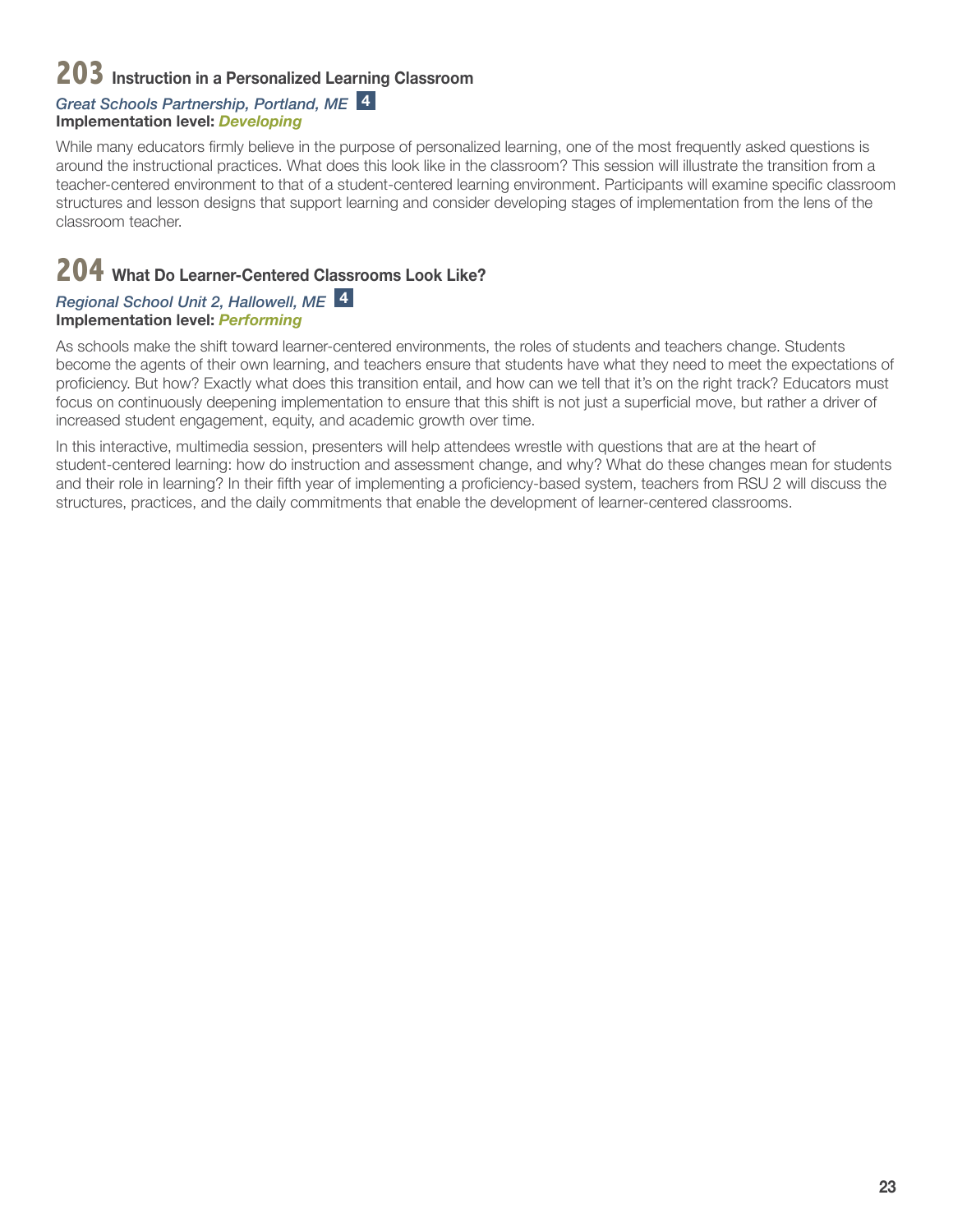## **Presenters**

**Affiliation**: We are excited to showcase the commendable work taking place in diverse schools from across the country. Specific affiliation is noted below for NESSC League of Innovative Schools members and schools participating in the Next Generation Learning Challenges initiative.

*NESSC League of Innovative Schools Members* are part of a network of over 100 schools that have fully committed to implementing personalized learning, using the Global Best Practices as a foundational document to inform and support their continuous improvement work, and meeting with other schools on a regular basis to learn with and from one another.

*LIS NextGen Schools* make up a subset of the League of Innovative Schools network. A total of 20 schools across our NESSC states are part of this initiative funded by Next Generation Learning Challenges and receive coaching support from the Great Schools Partnership to accelerate the implementation of personalized learning. Every NextGen school will fully implement their model by the start of the 2016-17 school year.

## **Connecticut<br>Bacon Academy, Colchester**

www.colchesterct.org **1 5**

**Presenters:** Kelly Blain (teacher), Kristie Blanchard (teacher), Charles Hewes (assistant principal), Denay Johnston (teacher), Michael Mal (teacher), Christine Troup (literacy specialist), Maureen Vint (library media specialist)

**Contact:** Charles Hewes | chewes@colchesterct.org

## Ellington Middle School, Ellington

www.ellingtonpublicschools.org **3 4**

#### **Affiliation:** *NESSC League of Innovative School Member*

**Presenters:** Nicole Bolduc (teacher), Marissa Boucher (teacher), David Pearson (principal), Scott Raiola (teacher), Christina Roy (teacher)

**Contact:** David Pearson | dpearson@ellingtonschools.net

## High School in the Community, New Haven

www.highschoolinthecommunity.org **1 2**

#### **Affiliation:** *LIS NextGen School*

**Presenters:** Adeline Marzialo (teacher)

**Contact:** Adeline Marzialo | adeline.marzialo@nhboe.net

## Naugatuck Public Schools, Naugatuck

www.naugatuck.k12.ct.us **2 3**

#### **Affiliation:** *NESSC League of Innovative School Member*

**Presenters:** Melissa Cooney (principal), Caroline Messenger (director of curriculum), Nicholas Varanelli (teacher)

**Contact:** Caroline Messenger | messengc@naugy.net

## Three Rivers Middle College Magnet High School, Norwich

www.threeriversmiddlecollege.org **4 5**

**Affiliation:** *NESSC League of Innovative School Member* **Presenters:** Brad Columbus (principal), Team of Students **Contact:** Brad Columbus | bcolumbus@learn.k12.ct.us

## **Maine**<br>Baxter Academy for Technology and Science, Portland

www.baxter-academy.org **4 5**

**Presenters:** Katherine Driver (director of guidance), Nathaniel Edmunds (design teacher)

**Contact:** Katherine Driver | katherine.driver@baxter-academy.org

## Foxcroft Academy, Dover-Foxcroft

www.foxcroftacademy.org

**Affiliation:** *NESSC League of Innovative School Member*

#### **Building a High School Writing Center from the Ground Up 2**

**Presenters:** Brianna Adkins (student), Kathleen Bayerdorffer (student), Racquel Bozzelli (student), Ting-Chen Kang (student), Nicholas Miller (teacher), Bridget Wright (teacher/ leadership team member)

**Contact:** Bridget Wright | bridget.wright@foxcroftacademy.org

### **Sustaining School Improvement with Professional Learning Communities and Design Thinking 3**

**Presenters:** Mia Morrison (teacher and technology integration specialist), Jonathan Pratt (assistant head of school), Daniel Straine (teacher)

**Contact:** Jonathan Pratt | jon.pratt@foxcroftacademy.org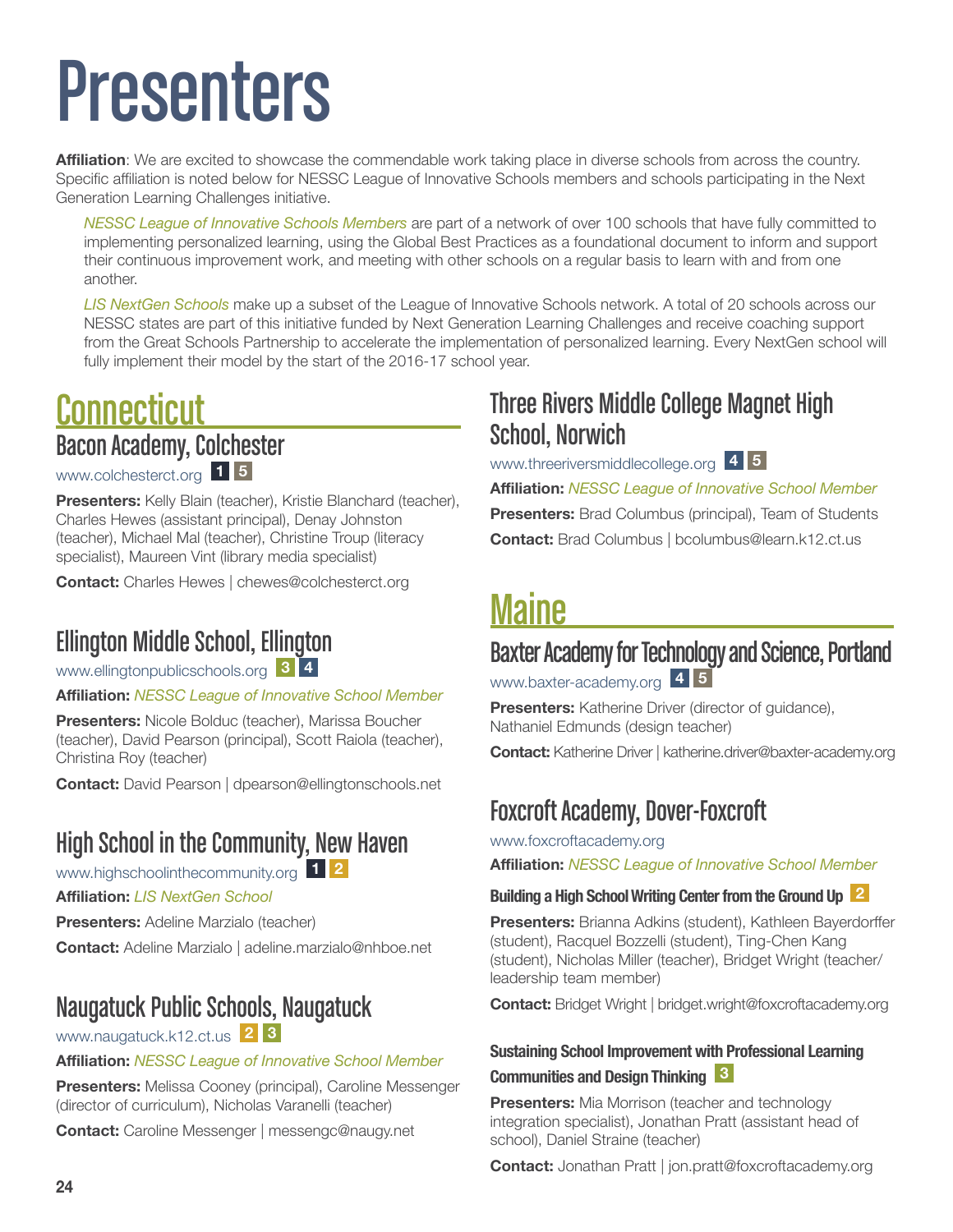## Nokomis Regional High School, Newport

www.rsu19.org/nokomis/home **1 2**

#### **Affiliation:** *NESSC League of Innovative School Member*

**Presenters:** Kasie Giallombardo (teacher), Sherri Gould (literacy coach), Jean Haeger (senior associate, Great Schools Partnership)

**Contact:** Jean Haeger | jhaeger@greatschoolspartnership.org

## Regional School Unit 2, Hallowell

www.kidsrsu.org

**Affiliation:** *LIS NextGen School*

### **What Do Learner-Centered Classrooms Look Like? 4 5**

**Presenters:** Karen Doughty (teacher), Kendra Guiou (teacher), Tom McKee (teacher/assistant principal), Sarah Knowlton (teacher), Nick Pascarella (teacher), Melissa Burnham-Barter (teacher), Kit Canning (teacher), Gary Carter (teacher), Richard Amero (principal), John Armentrout (director of information technology), Erik Gray (assistant principal), Steve Lavoie (principal), Matthew Shea (coordinator of student achievement), Mark Tinkham (principal), Bill Zima (superintendent)

**Contact:** Matthew Shea | mshea@kidsrsu.org

### **The Promise of Proficiency-Based Education for Special Education Students 1 2**

**Presenters:** Debora Murphy (director of special education), Eric Palleschi (special education teacher, Monmouth Middle School)

**Contact:** Debora Murphy | dmurphy@kidsrsu.org

## Windham High School, Windham

www.windham.k12.me.us/wsd\_hs **1 3**

**Affiliation:** *NESSC League of Innovative School Member*

**Presenters:** Amy Denecker, (librarian), Christine Hesler (director of curriculum), Sarah Plummer (Portland Water District), Jeff Riddle (science teacher)

**Contact:** Christine Hesler | chesler@windhamraymondschools.org

## **New Hampshire**<br>Great Bay Charter School, Exeter

www.gbecs.org **1 2**

#### **Affiliation:** *LIS NextGen School*

**Presenters:** Stacey Clark (teacher, advisor), Kristianne Lemieux (teacher, advisor), Peter Stackhouse (principal/executive director)

**Contact:** Peter Stackhouse | pstackhouse@gbecs.org

## Manchester School of Technology, Manchester

mst.mansd.org **3**

#### **Affiliation:** *LIS NextGen School*

**Presenters:** Daniel Cassidy (manufacturing instructor), Karen Machado (principal), Nancy McCall (teacher), Pat Seward (English teacher), Jessica Weiss (English teacher)

**Contact:** Karen Machado | khanniganmachado@mansd.org

## Pittsfield Middle High School, Pittsfield

www.pittsfieldnhschools.org/pmhs **3 4**

**Affiliation:** *LIS NextGen School* 

**Presenters:** Rick Anthony (teacher), Chris Davitt (teacher) **Contact:** Chris Davitt | cdavitt@pittsfieldnhschools.org

## Winnacunnet High School, Hampton

www.winnacunnet.org **1 4**

**Affiliation:** *NESSC League of Innovative School Member*

**Presenters:** Donna Couture (extended learning coordinator), Jamie Marston (curriculum coordinator), William McGowan (principal)

**Contact:** Donna Couture | dcouture@warriors.winnacunnet.org

## **Rhode Island**<br>Alan Shawn Feinstein Middle School, Coventry

www.asfms.net **1 3**

#### **Affiliation:** *LIS NextGen School*

**Presenters:** Jennifer Graham (teacher), Courtney Macropoulos (teacher)

**Contact:** Courtney Macropoulos | macropouloscourtney@ coventryschools.net

## Blackstone Academy Charter School, Pawtucket

www.blackstoneacademy.org **4 5**

**Presenters:** Kyleen Carpenter (head of school), John Horton (grade 9 dean, science teacher), Stacy Joslin (grade 10 dean; social studies teacher), Carolyn Sheehan (executive director)

**Contact:** Kyleen Carpenter | kcarpenter@blackstoneacademy.org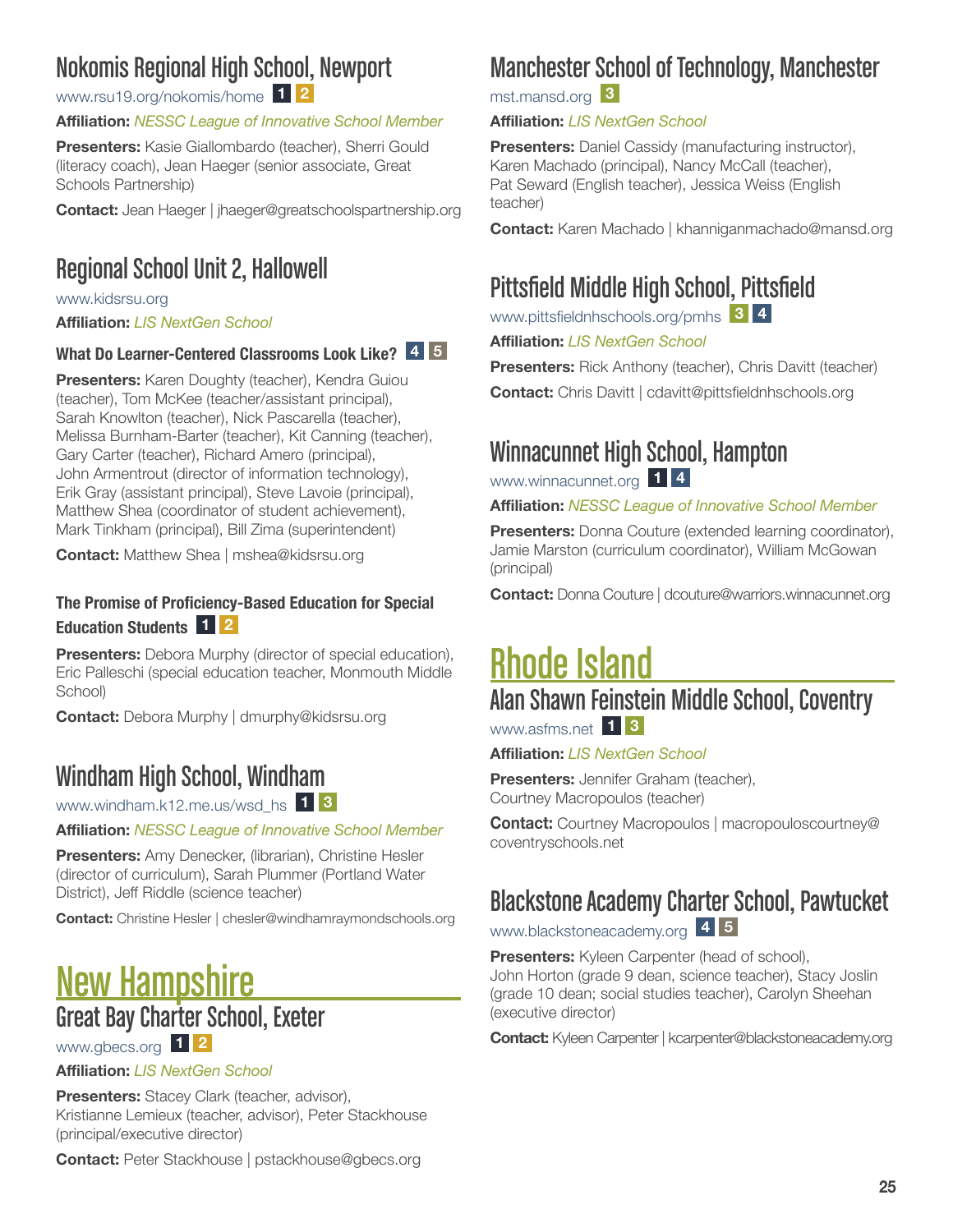## Woonsocket High School and Riverzedge Arts, **Woonsocket**

www.woonsocketschools.org **1 2**

#### **Affiliation:** *NESSC League of Innovative School Member*

**Presenters:** Rebekah Greenwald (executive director), Karen Barbosa (expanded learning & youth development director), Liz Holohan (ELO coordinator)

**Contact:** Rebekah Greenwald | bekah@riverzedgearts.org

## <u>Vermont</u><br>Burlington H<u>igh S</u>chool, Burlington

bhs.bsdvt.org **1 3**

**Affiliation:** *NESSC League of Innovative School Member*

**Presenters:** Tori Cleiland (special educator, Vergennes Union High School) Lindsey Cox (project manager, Burlington-Winooski Partnership for Change), Amy Dickson (teacher learning coordinator, Burlington-Winooski Partnership for Change), Jocelyn Fletcher Scheuch (teacher and PD coordinator, Burlington High School)

**Contact:** Amy Dickson | amy@partnershipvt.org

## Cabot School, Cabot

www.washnesu.org/cabot **4 5**

**Affiliation:** *LIS NextGen School*

**Presenters:** Brian Boyes (music educator), Peter Stratman (humanities teacher)

**Contact:** Brian Boyes | bboyes@cabotschool.org

## Harwood Union High School, Moretown

www.harwood.org **1 2**

**Affiliation:** *LIS NextGen School*

**Presenters:** Emma Cosgrove (student), Noah Eckstein (student), Jonah Ibson (teacher), Sam Krotinger (teacher), Cole Lavoie (student), Hazel Macmillan (student), Amy Rex (principal)

**Contact:** Amy Rex | arex@wwsu.org

## Montpelier High School, Montpelier

www.mpsvt.org/mhs **2 4**

**Affiliation:** *NESSC League of Innovative School Member*

**Presenters:** Michael Martin (director of curriculum), Mike McRaith (principal)

**Contact:** Mike McRaith | mikemc@mpsvt.org

## Proctor Jr./Sr. High School, Proctor

www.phs.rcsu.org **3 4**

#### **Affiliation:** *NESSC League of Innovative School Member*

**Presenters:** Alena Digan (science teacher), Reilly Duggan (student), Sarah Marcus (science teacher), Deborah Rodolfy (principal), Adam Rosenberg (director of curriculum & instruction), Patricia Ryan (math teacher), Maxine Tilden (student)

**Contact:** Adam Rosenberg | adam.rosenberg@rcsu.org

## Williamstown Middle/High School, Williamstown

http://www.williamstownmhs.org **2 3**

**Affiliation:** *NESSC League of Innovative School Member*

**Presenters:** Brieonna Bassett (student), Svetlanta Bell (student), Bryton Hanchett (student),Taylor Hegarty (student), Desiree Herring (student), Brandon Morande (student), Bryce Quintin (student), Alicia Rominger (learning coordinator), Haley Trottier (student)

**Contact:** Alicia Rominger | arominger@onsu.org

## **Beyond NESSC**<br>Boston Day and Evening Academy, Roxbury, MA www.bacademy.org **2 5**

**Presenters:** Brian Connor (teacher), Latashia Furtado (community field coordinator), Arpi Karapetyan (data and accountability manager)

**Contact:** Brian Connor | bconnor@bostonpublicschools.org

## Francis W. Parker Charter Essential School, Devens, MA

www.theparkerschool.org **4**

**Presenter:** Dawn Crane (math teacher)

**Contact:** Dawn Crane | dawn@theparkerschool.org

## Henry County Schools, McDonough, GA

www.henry.k12.ga.us **1 3**

**Presenters:** Sharon Bonner (CTAE coordinator), John Steiner (Middle School Engineering teacher)

**Contact:** Sharon Bonner | Sharon.Bonner@henry.k12.ga.us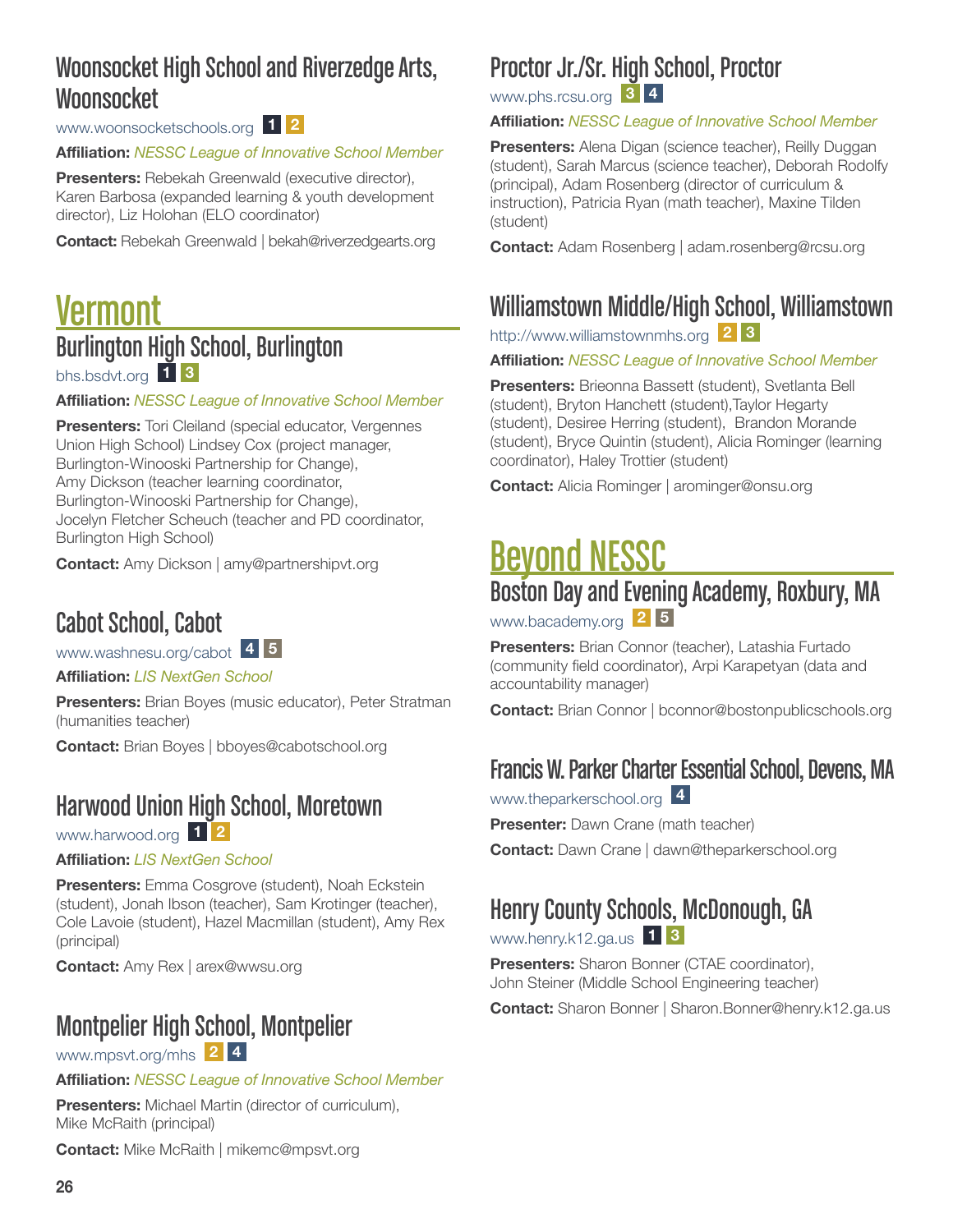## NESSC<br>Great Schools Partnership, Portland, ME

www.greatschoolspartnership.org | www.newenglandssc.org

### **Standards-Based Grading: Separating Academic Achievement and Habits of Work 2**

**Presenter:** Angela Hardy (director of coaching), Steven Sell (senior associate)

**Contact:** Angela Hardy | ahardy@greatschoolspartnership.org

### **The Role of Principals in Leading the Implementation of Personalized Learning 3**

**Presenters:** Ted Hall (senior associate), Becky Wilusz (senior associate)

**Contact:** Ted Hall | thall@greatschoolspartnership.org

### **Instruction in a Personalized Learning Classroom 4 5**

**Presenters:** Courtney Jacobs (senior associate), Michelle Milstein (senior associate)

**Contact:** Courtney Jacobs | cjacobs@greatschoolspartnership.org

#### **Supporting, Collecting, and Analyzing Evidence of Learning in a Proficiency-Based System 5**

**Presenters:** Kate Gardoqui (senior associate), Don Weafer (senior associate)

**Contact:** Kate Gardoqui | kgardoqui@greatschoolspartnership.org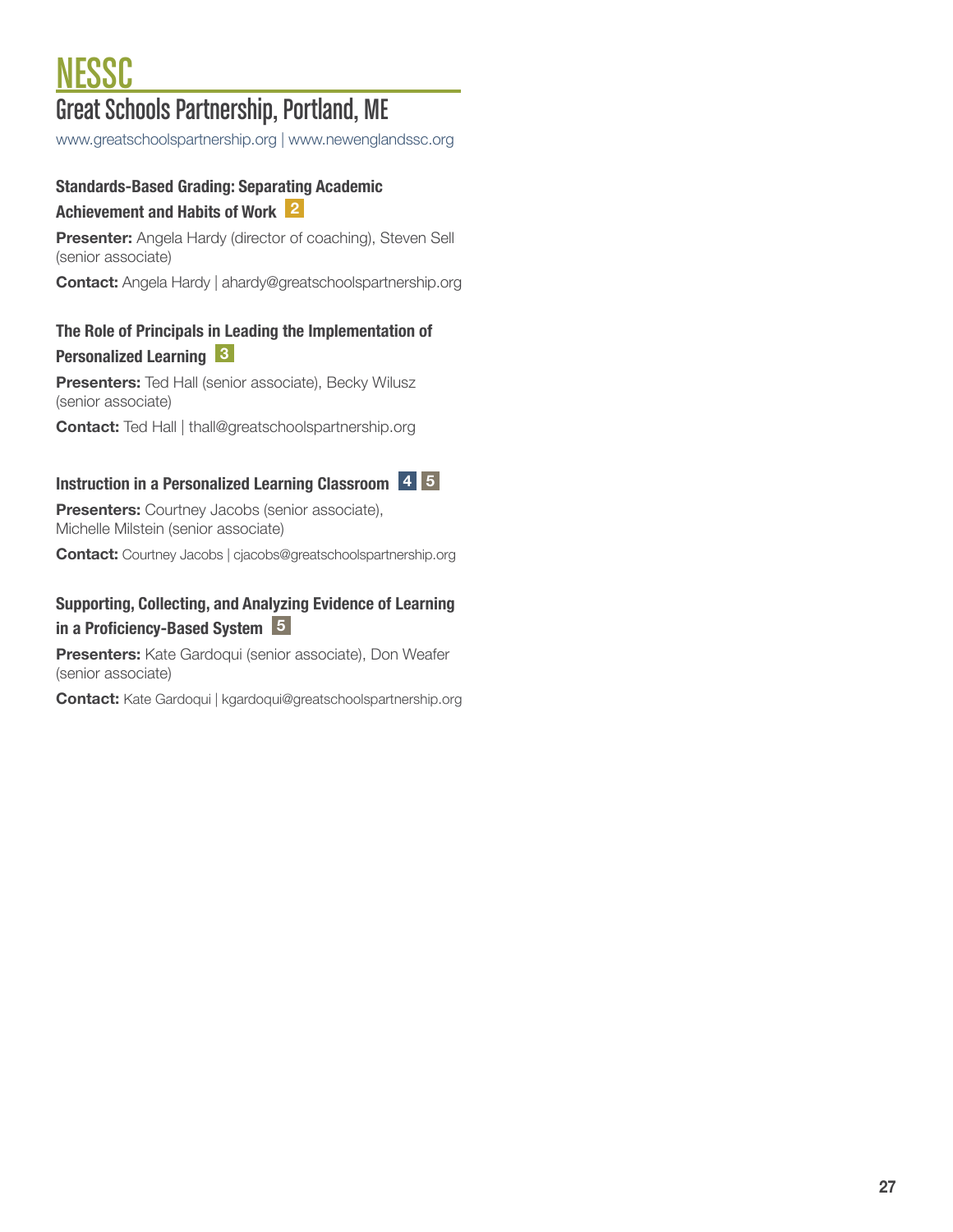# ABOUT NESSC



**THE NEW ENGLAND SECONDARY SCHOOL CONSORTIUM** is a pioneering partnership committed to fostering forward-thinking innovations in the design and delivery of secondary education across the New England region. The five partner states of Connecticut, Maine, New Hampshire, Rhode Island, and Vermont, along with the Great Schools Partnership, believe that our bold vision, shared goals, and innovative strategies will empower us to close persistent achievement gaps, promote greater educational equity and opportunity for all students, and lead our educators into a new era of secondary schooling.

## Our Goals

- **1. Increase five year graduation rates across each of our five states.**
- **2. Decrease annual dropout rates.**
- **3. Increase the percentage of students enrolling in two- and four-year college degree programs or pursuing accredited, industry-certified postsecondary certificates.**
- **4. Increase the percentage of students who graduate from high school college-ready.**

## Our Objectives

Our five states are committed to pursuing three long-term objectives:

- **1. Diplomas that certify readiness for life:** High school graduation decisions that are based on students demonstrating proficiency on learning standards.
- **2. Student-centered learning opportunities:** Personalized and flexible proficiency-based learning pathways for all students.
- **3. Measuring what matters most:** Learner-centered accountability systems that utilize multiple measures of student achievement.

## What We Do

The Consortium brings together state leaders and educators to pursue three overarching strategies:

**Policy:** Advance a state-led policy agenda focused on three critical, high-leverage areas of schooling in the 21st century: graduation decisions, learning pathways, and accountability systems.

**Practice:** Connect and support practicing educators across states through networking activities, best-practice exchange, and our League of Innovative Schools.

**Public Will:** Build public understanding of and support for more innovative approaches to educating today's students.

## Why It Matters

**Strong schools are the best job-creation program we have.** Imagination, expertise, creativity, entrepreneurialismthese are the assets that drive innovation, create new industries, and produce the most sought-after workers. Preparing every student for success will strengthen our economy and empower our communities.

**Strong schools are the foundation of our society.** Democracy, opportunity, prosperity, equality—the values that have defined America—depend on an informed, engaged, well-educated citizenry. To prepare the next generation of citizens and leaders, we need great schools for every student.

**Strong schools create strong communities.** Schools are the cornerstones of our communities. We celebrate our students, cheer on our local teams, and welcome graduates into our workplaces, institutions, and families. To keep our communities vibrant, prosperous, and thriving, we need great schools.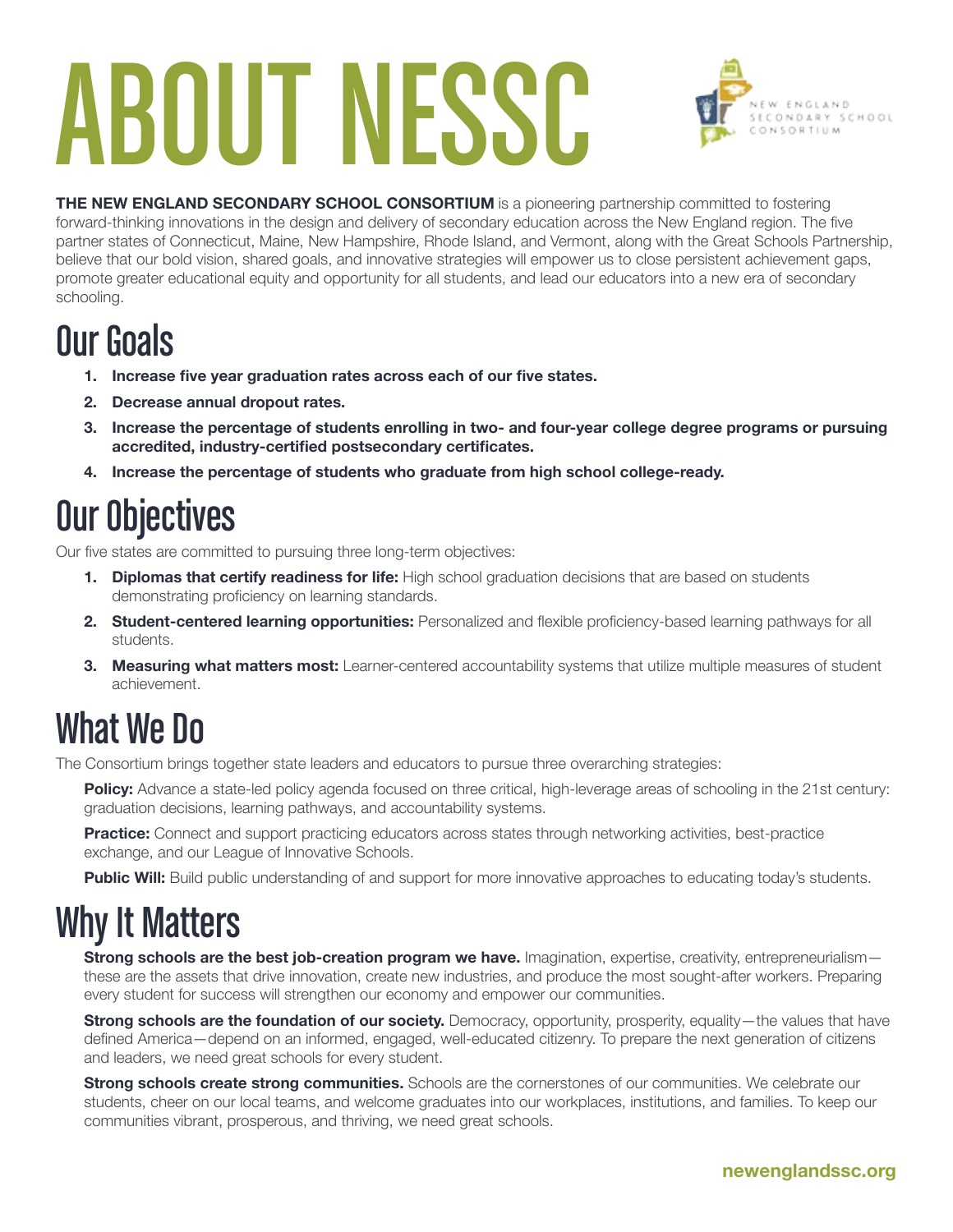# League of Innovative Schools

Founded in 2011, the **LEAGUE OF INNOVATIVE SCHOOLS** is a regional professional learning community for schools that are working to personalize learning for all students and ensure they are ready for the colleges and careers of their choice. Membership is open to any New England middle or high school – including charter schools, private schools, and career-and-technical institutions – committed to educational equity, student-centered learning, and ongoing improvement. All participating schools will become part of a growing network of learning institutions working to strengthen their programs, exchange professional expertise, and create better learning opportunities for their students.

If your school is interested in learning more about a cross-state network fueled by professional integrity, peer accountability, and professional collaboration that promotes vetted and researched best practices in support of personalized learning for all students, please visit **www.newenglandssc.org/league**.

## Our Beliefs

The League of Innovative Schools is founded on three core beliefs:

- **● Educators create great schools.** Skilled teachers and strong leaders matter far more than funding levels or facilities. Schools are only as effective as the educators who lead them.
- **● Every school can improve.** Learning is a lifelong process—for students and educators. The highest performing schools are continually learning, improving, and seeking out what works.
- **Collaboration drives success.** In the world's most effective schools, teachers work together and develop a sense of collective responsibility. They are committed to their students, to their community, and to one another.

## **Benefits**

- Regional Network meetings devoted to learning with and from one another.
- Access to NESSC resources and tools designed to support the implementation of personalized learning.
- **●** Dedicated members-only website and online collaboration space.
- **●** Principals' Professional Learning Group.
- Support for annual school strategic planning.
- **●** Collective knowledge and experience of over 100 innovative secondary schools across New England.

## **Commitments**

- Attain the vision and implementing the mission of the NESSC.
- **●** Conduct a self-assessment using the *Global Best Practices Toolkit* in first year of membership.
- **●** Develop and implement school action plans informed by self-assessment and state and local priorities.
- **●** Examine and implement local policies aligned with the NESSC Policy Framework of graduating students by proficiency and providing multiple and flexible learning pathways.
- Participate in League networking opportunities and professional development.
- **●** Host and participate in school visits.
- Present and share innovative practices, strategies, and outcomes supported by data with member schools.



The five partner states of the New England Secondary School Consortium thank the Nellie Mae Education Foundation for its generous support of the NESSC.